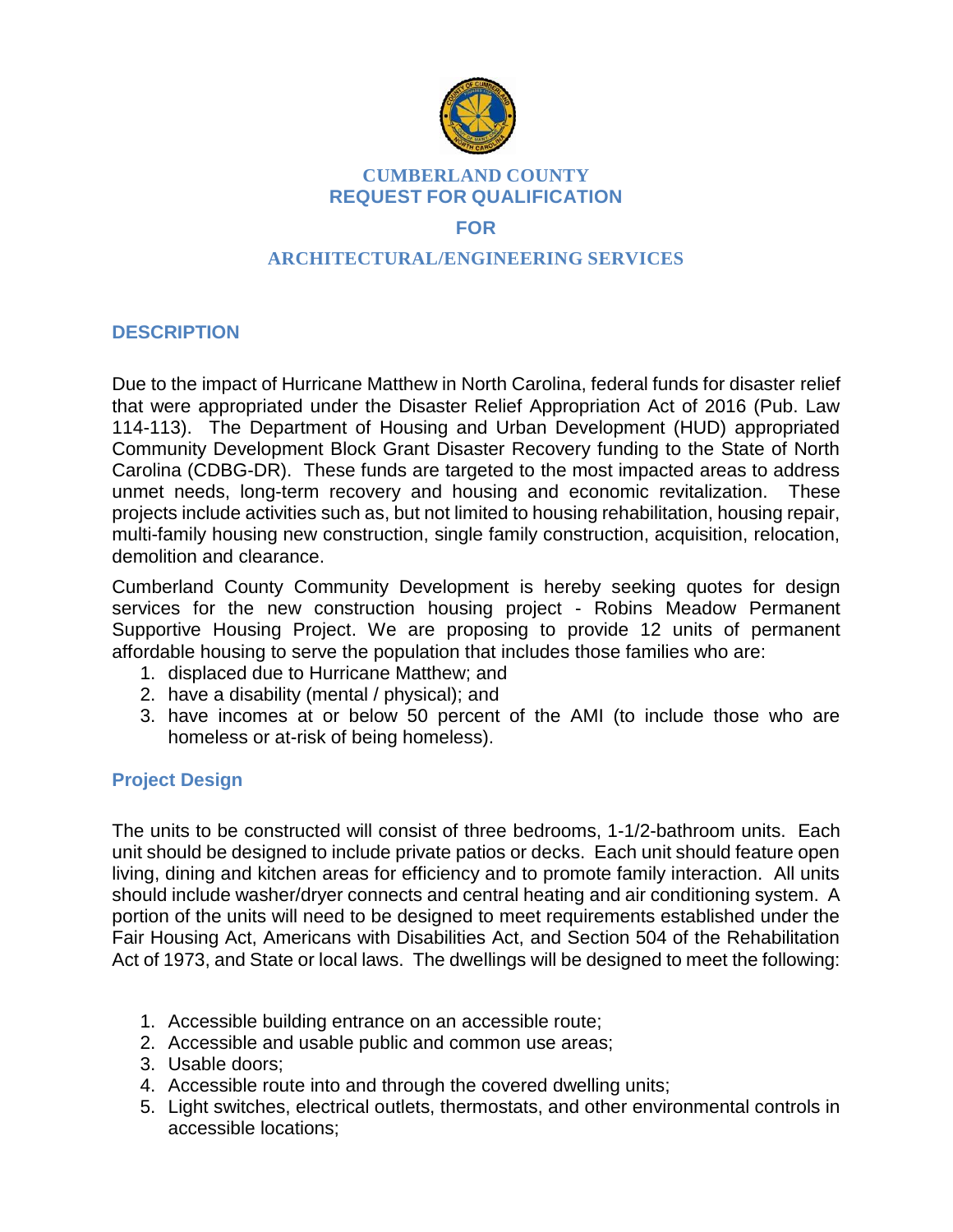- 6. Reinforced walls for grab bars; and
- 7. Usable kitchens and bathrooms.

An onsite community/support services building with a unit for a resident manager should also be included in the plan. This building will include a community room, kitchenette, 2 offices, and a 1 bedroom, 1 bath apartment unit for an onsite resident manager.

#### **Project Location – 515 Candleberry Court, Fayetteville, NC 28301**

#### **Scope of Work**

Preliminary plans as follows:

- 1. Scaled Site Plan showing, at a minimum, proposed building footprint, driveways, and parking areas.
- 2. Elevation of front of building.
- 3. Elevation of side of building
- 4. Floor layouts for each type floor or building, as applicable, using a minimum scale of 1/16" = 1'; identifying the location of units, common use areas and other spaces.

All required plans should be on 24"x36" paper and drawings should be to scale, using the minimum scale or 1/16" = 1'.

### **Project Site Control**

The Project site (parcel number 0437-80-2160 consists of a portion of undeveloped (approximately 1.11 acres) of land where the other portion of developed (approximately 1.55 acres) of land consists of two existing apartment buildings. The land and properties are located within the City of Fayetteville and owned by Cumberland County. The Project site is surrounded by other multi-family housing (Sycamore Park and Oak Run apartments) that is owned by the Fayetteville Metropolitan Housing Authority.

### **Site Conditions**

The Project site is zoned as MR5. The proposed Project site is not located within a Special Flood Hazard Area (SFHA). According the Flood Insurance Rate Map (FIRM) 3700243700J (effective 1/5/2007), the proposed Project is within Zone X (.2 percent annual chance flood hazard).

The proposed Project site will be connected to public water and sewer line that currently serves the two buildings adjacent to the site.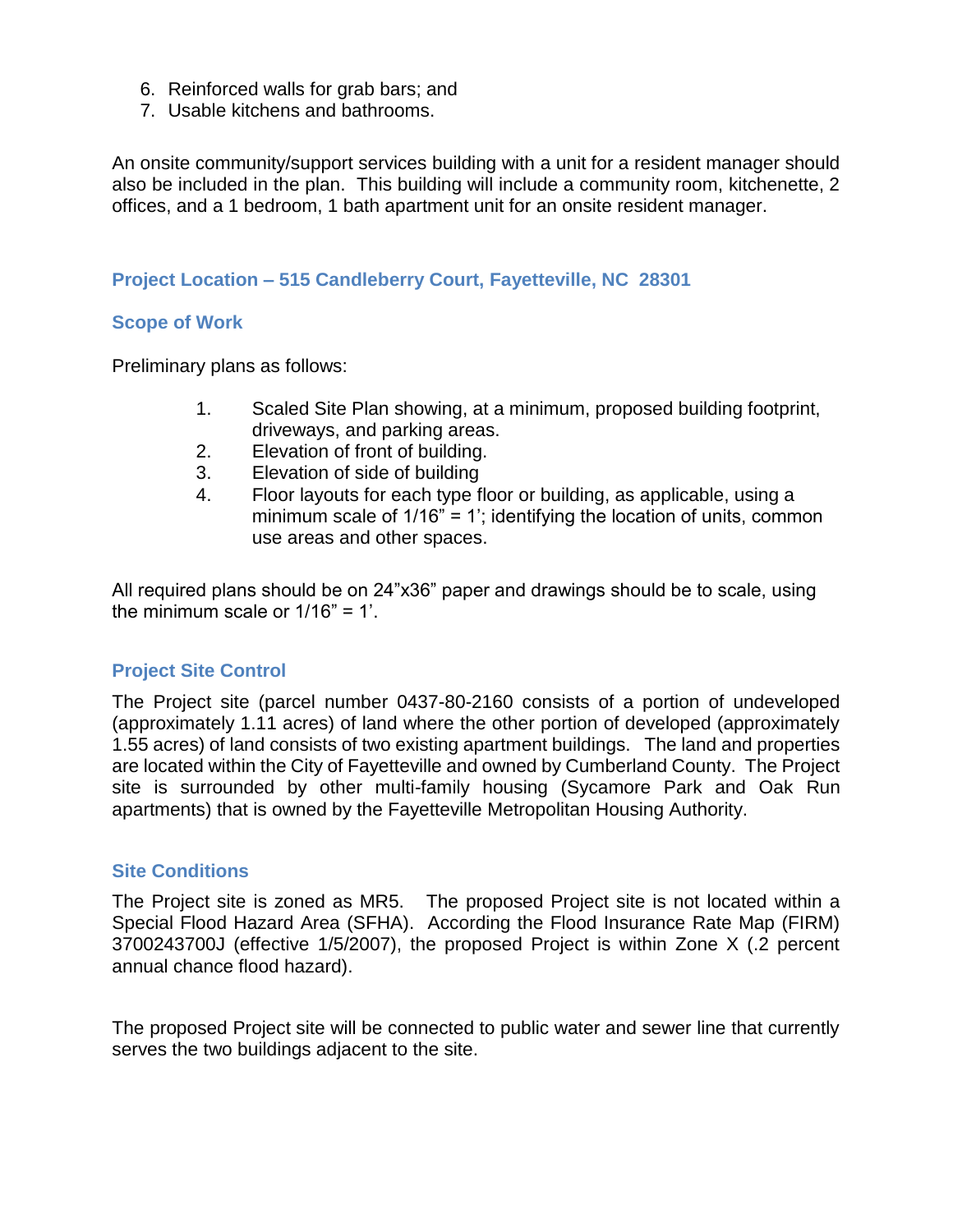## **Deadline for Submission**

Deadline to submit proposals at the time and location described below; must be in writing and may be mailed or delivered to the following:

#### Time/Date: **Received by 4:30 p.m. December 21, 2018**

Proposals received after this date and time will not be accepted.

Cumberland County Community Development 707 Executive Place Fayetteville, NC 28305 or

#### PO Box 1829 Fayetteville, NC 28302-1829 Attn: Sylvia H.- McLean, CDBG-DR Grant Administrator

The Bidding Firm (s) shall submit one (1) original with (2) identical copies of the Response in print and with one PDF copy provided on USB drive. An original signature must be included on the "THE COUNTY OF CUMBERLAND REQUEST FOR QUALIFICATION SUBMISSION FORM" document submitted with original document.

Late received Responses will be returned to the Respondent unopened. Properly submitted Responses by the Respondents will not be returned. Hard copies of RFQ materials must be enclosed in a sealed envelope addressed as noted above; the package must be clearly identifying the submittal deadline and that the response is for the COUNTY OF CUMBERAND ARCHIETECTURAL/ENGINEERING SERVICES FOR DISASTER RECOVERY PROGRAMS.

### **GENERAL INFORMATION AND REQUIREMENTS**

#### **Effective Period of Qualification**

All proposals are required to remain in effect for at least 90 days from the date submitted to the County for review.

#### **Public Information**

All information, documentation, and other materials submitted in response to this solicitation are considered non-confidential and/or non-proprietary and are subject to public disclosure.

**MWE/WBE & Utilization of Small Businesses**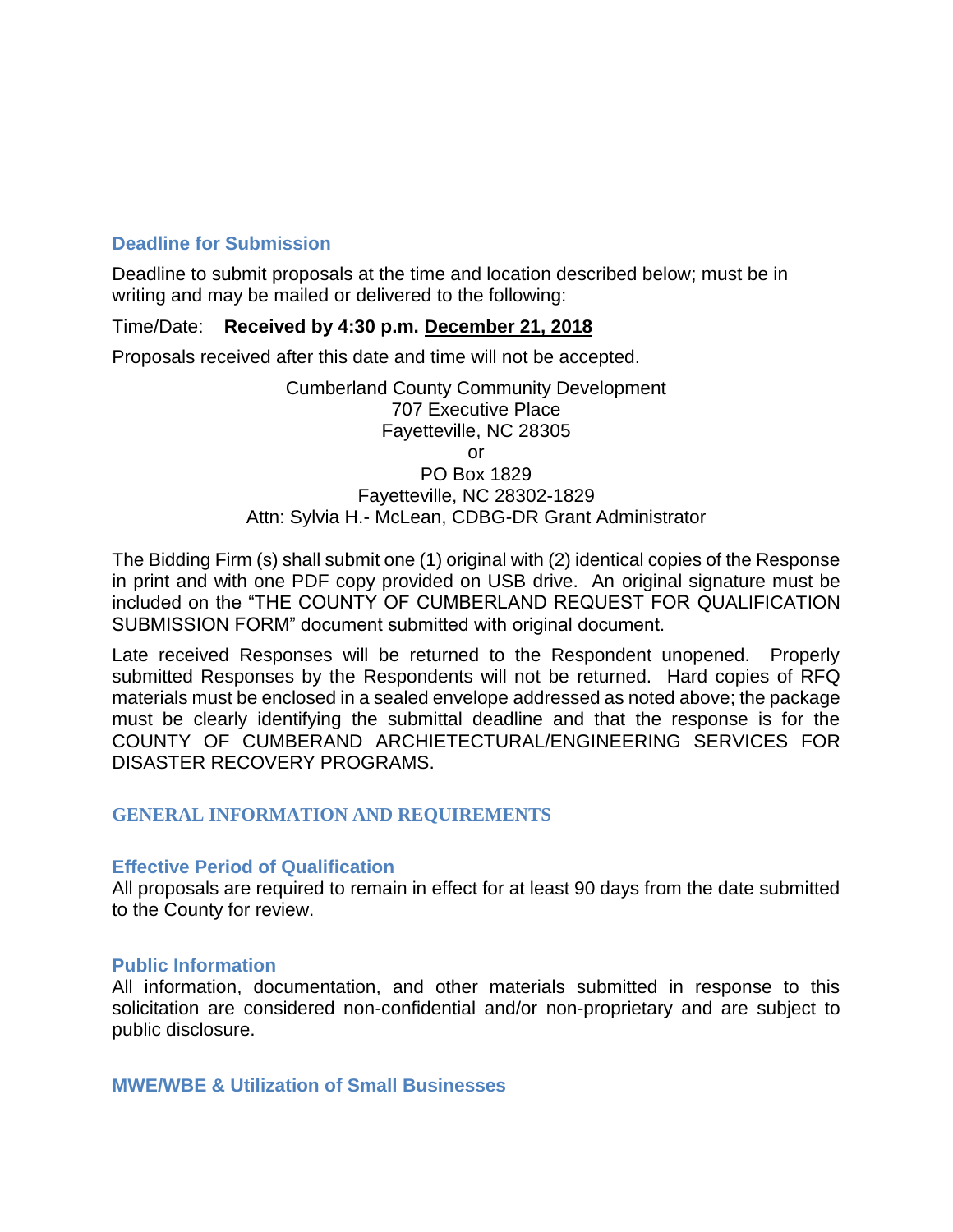Please state and certify whether your firm or any potential sub-contractors participate in the Minority and Women Owned Business Enterprise (MBE/WBE).

It is the policy of the United States that small business concerns, veteran-owned small business concerns, service-disabled veteran-owned small business concerns, HUB Zone small business concerns, small disadvantaged business concerns, and womenowned small business concerns shall have the maximum practicable opportunity to participate in performing contracts let by any Federal agency, including contracts and subcontracts for subsystems, assemblies, components, and related services for major systems. It is further the policy of the United States that its prime contractors establish procedures to ensure the timely payment of amounts due pursuant to the terms of their subcontracts with small business concerns, veteran-owned small business concerns, service-disabled veteran-owned small business concerns, HUB Zone small business concerns, small disadvantaged business concerns, and women-owned small business concerns.

The Contractor hereby agrees to carry out this policy in the awarding of subcontracts to the fullest extent consistent with efficient contract performance. The Contractor further agrees to cooperate in any studies or surveys as may be conducted by the United States Small Business Administration or the awarding agency of the United States as may be necessary to determine the extent of the Contractor's compliance with this clause.

Contractors acting in good faith may rely on written representations by their subcontractors regarding their status as a small business concern, a veteran-owned small business concern, a service-disabled veteran-owned small business concern, HUB Zone small business concern, a small disadvantaged business concern, or a women-owned small business concern.

### **Type of Contract**

The final contract form shall be negotiated between and be mutually acceptable to the parties. Any contract resulting from this effort will be negotiated at the sole discretion of the County of Cumberland (the County).

### **Clarifications and Interpretations**

Any clarifications or interpretations of this RFQ that materially affect or change its requirement will be provided by the County as an addendum. These items must be received by the County 10 days prior to the proposal due date to allow for proper notification. All such addenda issued by the County shall be issued before the proposals are due as part of the RFQ, and all Respondents shall acknowledge receipt of and incorporate each addendum in its Reponses. Any additional information or addenda will be posted on the County's website

<http://co.cumberland.nc.us/>department/community-development

**No Lobbying**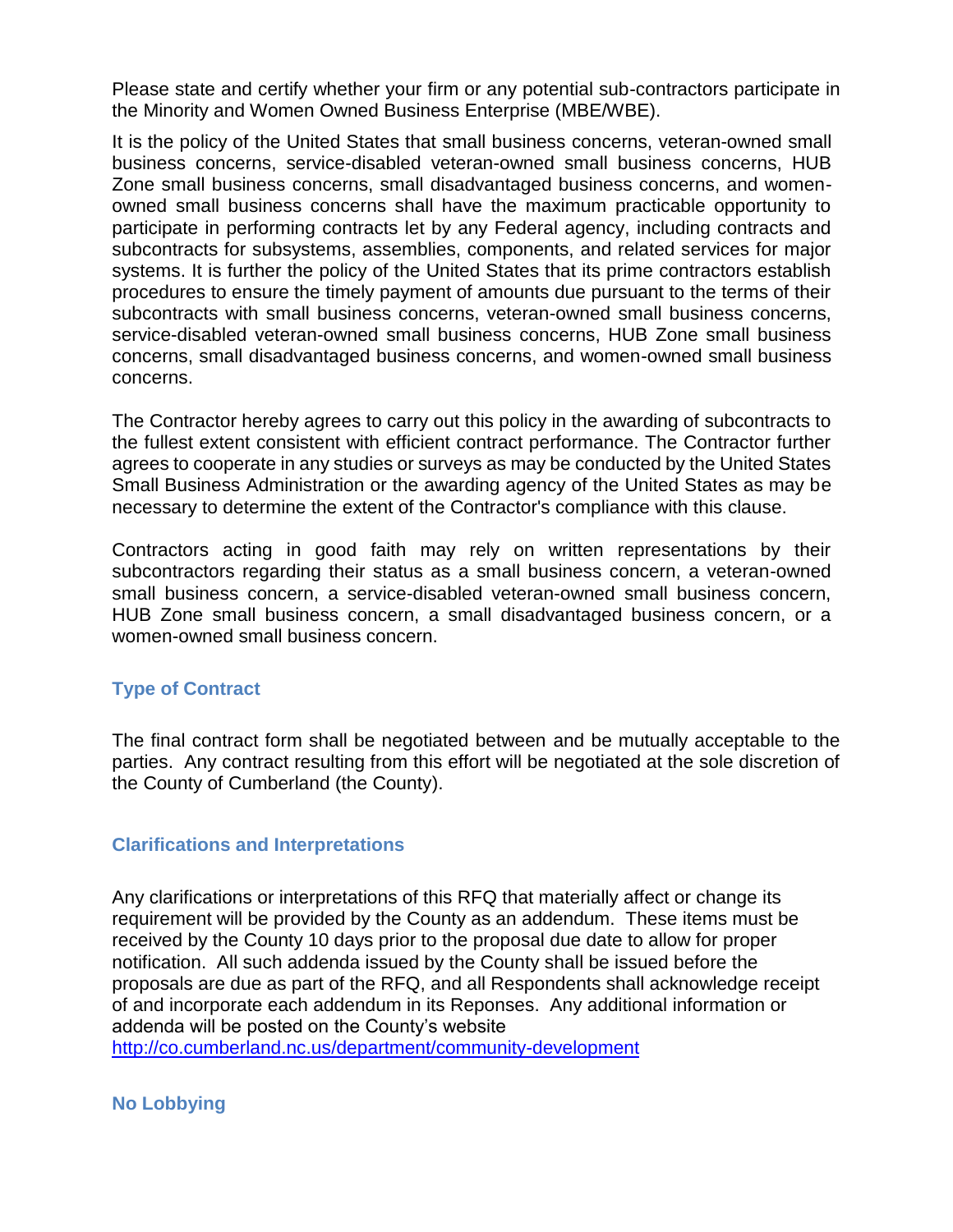Proposer acknowledges and accepts that from the Date of Issuance of the RFQ until a final decision has been made by the County, it will not take any action, make any effort or support or engage others on its behalf to take actions or efforts with attempt to influence the decision-making process for this RFQ in the favor of the Proposer. This includes direct contact with the County Commissioners, County Manager, County Staff of Cumberland County, and others who may be engaged in the process or grant program. Additionally, the Proposer acknowledges and accepts that it will not attempt to use public communication such as the news media, social media, etc. as a means of attempting to influence the RFQ evaluation or decision-making process. Any Proposer violating any of the aforementioned conditions is subject to immediate disqualification for consideration.

## **Evaluation Procedure and Factors to Be Considered in The Evaluation Process**

### **Qualifications of Proposers**

The Proposer may be required before the award of any contract to show to the complete satisfaction of the County that it has the necessary understanding, staffing, and financial resources to provide the services specified herein in a satisfactory manner. The procurement of services is in accordance to NCGS143-64.31(a).

The Proposer may also be required to give a past history and references in order to satisfy the County in regard to the Proposer's qualifications. The County may make reasonable investigations deemed necessary and proper to determine the ability of the Proposer to perform the work, and the Proposer shall furnish to the County all information for this purpose that may be requested. The County reserves the right to reject any offer if the evidence submitted by, or investigated of, the Proposer fails to satisfy the County that the Proposer is properly qualified to carry out the obligations of the contract and to complete the work described therein. Evaluation of the Proposer's qualifications shall include:

- A. The knowledge, ability, capacity, skill, financial and other necessary resources to perform the work or provide the service required;
- B. The ability of the Proposers to perform the work or provide the service promptly or within the time specified without delay or interference;
- C. The character, integrity, reputation, judgment, experience and efficiency of the Proposer;
- D. The quality of performance of previous contracts or services; AND
- E. Overall costs of provided services

A selection committee made up of qualified County employees shall review and evaluate all responses. The selection committee will have only the responses to the solicitation to review for selection of finalists. It is therefore important that Proposers emphasize specific information pertinent to the work. The selection committee will make the recommendation to the County Manager. Final authority of the selection ultimately lies with the County of Cumberland County Manager and approval of the Board of Commissioners.

Factors to be considered are as follows: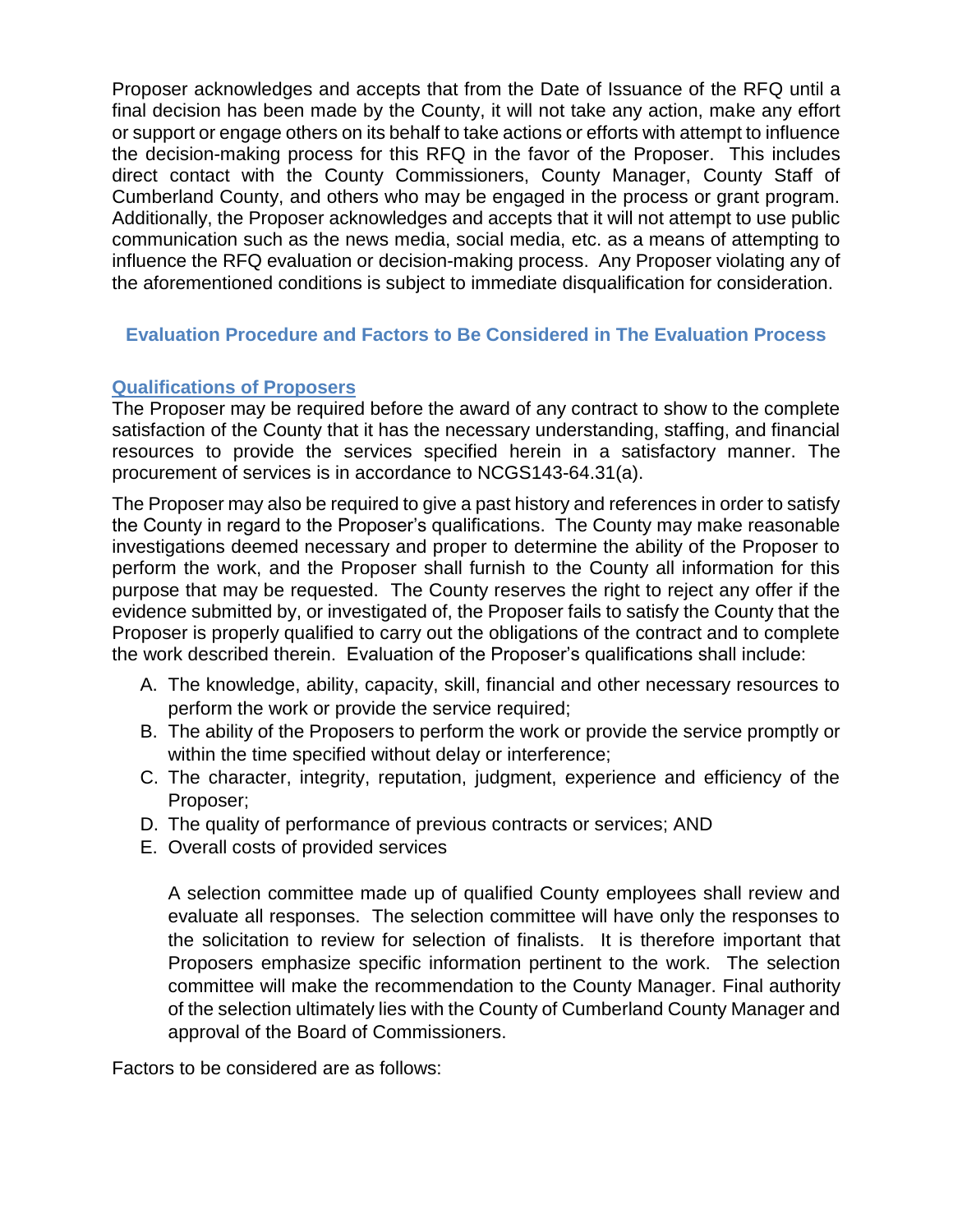A. Company Profile: (15 points) Scoring will emphasize management, organization, availability of key staff, skill, financial and other necessary resources to perform the work or provide the services required in timely manner.

Proposers must provide a listing of the personnel who would be assigned to the project, including an explanation of the project team's organizational structure and each person's area of responsibility. Resumes for each professional assigned to this project are also required. Please include an organizational chart of the local team and any associated decision-makers part of any review or approval process within your firm.

- B. Commencement: (30 points) Scoring will emphasize ability to commence service promptly or within the time specified, without delay or interference.
- C. Experience: (30 points) Scoring will emphasize experience and success and with specific items listed in proposal, character, integrity, reputation, judgment and efficiency of the Proposer.

Proposers must provide three (3) examples of experience including the name, address, and telephone number of a client contact for each project. Examples proving the ability to coordinate multiple projects within the team should be included and will be considered in the scoring. Scoring will also emphasize disaster recovery experience which can include the firm's results of past governmental review and monitoring and/or direct team experience.

- D. References: (15 points) Scoring will emphasize quality of references. Also, the quality of performance of previous contracts or services.
- E. Price-Cost Effectiveness: (10 points) Proposer shall provide hourly rate information by title/function assigned to the project

After the selection process, the Selection Committee shall negotiate on behalf of the County of Cumberland, a contract with the best qualified firm for architectural and engineering services. The County reserves the right to delete elements or expand the scope of the contract based on the negotiated fees at the time of contract letting.

### **Evaluation of Qualifications**

The evaluation of the Responses shall be based on the requirements described in this RFQ. All properly submitted Responses will be reviewed, evaluated, and ranked by the County and City, with input from the Committee as noted above. The County reserves the right to include an interview with the Proposer if the County deems it necessary to aid in the ranking process. If the County requests an interview from a select number of the proposals, it is required of those Proposers to meet with the selection team at a time to be specified. The County will contact those Proposers with the top ranked proposals that best meet the County's needs. The number of selected proposals will be determined by the selection committee. Each of these will be required to meet with the selection team at a time to be specified. The proposals will be reviewed in depth with the selection team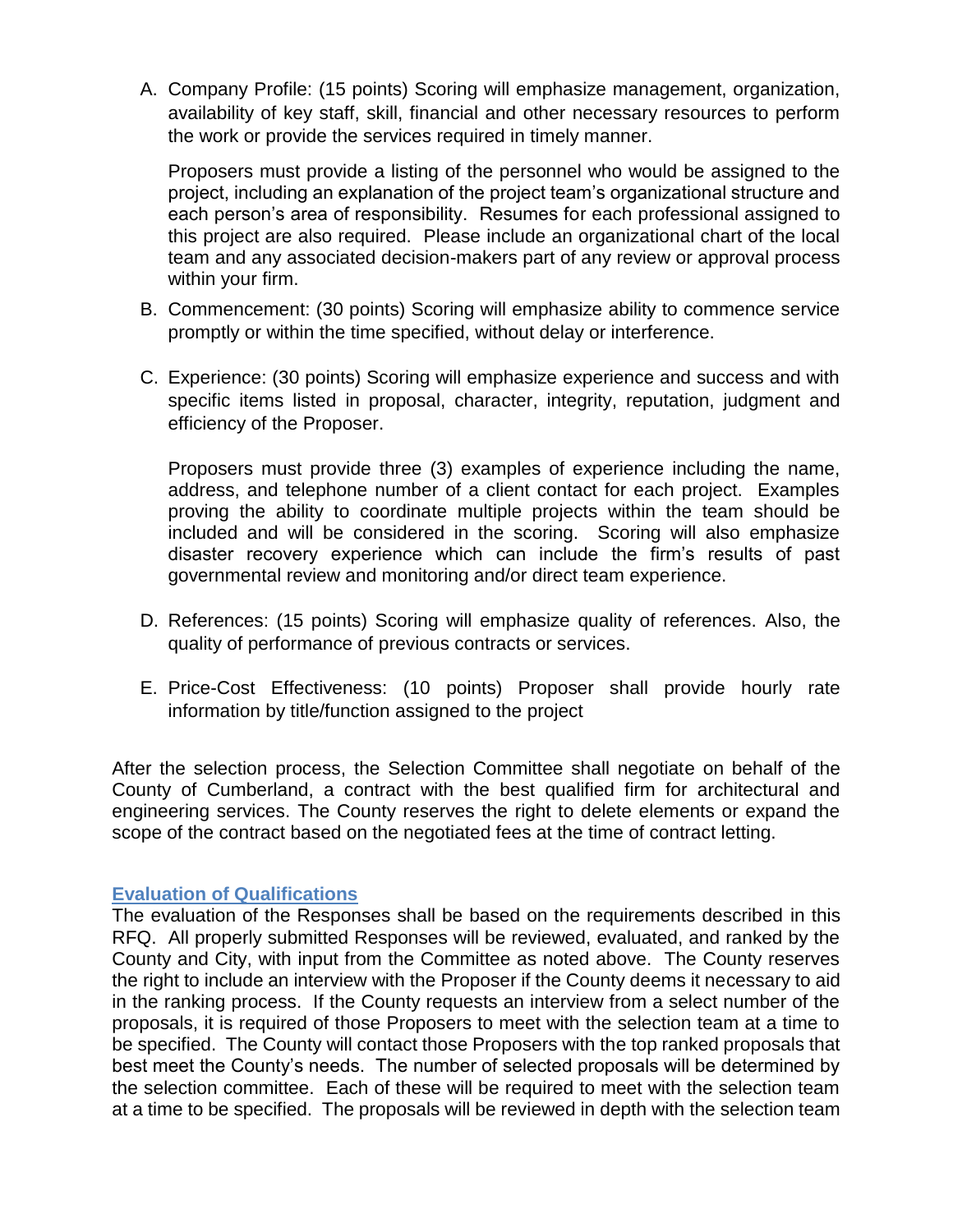at that time. The County will contact the Proposer that best meets the County's needs and attempt to negotiate an agreement that is acceptable to both parties.

## **County's Reservation of Rights**

The County may evaluate the Responses based on the anticipation completion of all or any portion of the Project. The County reserves the right to reject any and all Responses and re-solicit for new Responses or to reject any and all proposals and temporarily or permanently abandon the Project. The County makes no representations, written or oral, that it will enter into any form or agreement with any respondent to this RFQ for any project and no such representation is intended or should be construed by the issuance of this RFQ.

### **Acceptance of Evaluation Methodology**

By submitting its Responses to this RFQ, Respondent accepts the evaluation process and acknowledges and accepts that the determination of the most qualified firm(s) will require subjective judgments by the County.

### **No Reimbursement for Costs**

The Proposer acknowledges and accepts that any costs incurred from the Proposer's participation in this RFQ shall be at the sole risk and responsibility of the Proposer.

## **Eligible Respondents**

Only individual firms or lawfully formed business organizations may apply (this does not preclude a Proposer from using consultants). The County will contract only with the individual firm or formal organization that submits its Responses.

### **Reference Checks**

Proposer acknowledges and accepts that through the RFQ evaluation process reference checks and background investigation may be conducted as part of the due-diligence process.

### **Disposition of Proposals**

All submitted proposals become the property of the County.

### **Nonconforming Terms and Conditions**

A proposal that includes terms and conditions that do not conform to the terms and conditions in the RFQ is subject to rejection as non-responsive. The County reserves the right to permit the Proposer to withdraw nonconforming terms and conditions from its proposal prior to a determination by the County of non-responsiveness based on the submission of nonconforming terms and conditions.

## **Debarment and Suspension**

By submitting a proposal, the Proposer certifies that it is not currently debarred nor suspended from submitting proposal for contracts issued by any political subdivision or agency of the State of North Carolina or the Federal government and that it is not a person or entity that is currently debarred or suspended from submitting proposals from contracts issued by any political subdivision or agency of the State of North Carolina or the Federal government. Proposer must be registered at Sam.gov to be eligible.

### **Licensing and Insurance Requirements**

Proposers will be required to provide evidence of any relevant licenses, certifications and other credentials that relate to the services that the Proposer proposes to provide. The Proposer shall maintain in force for the duration of the contract the required license and insurance requirement.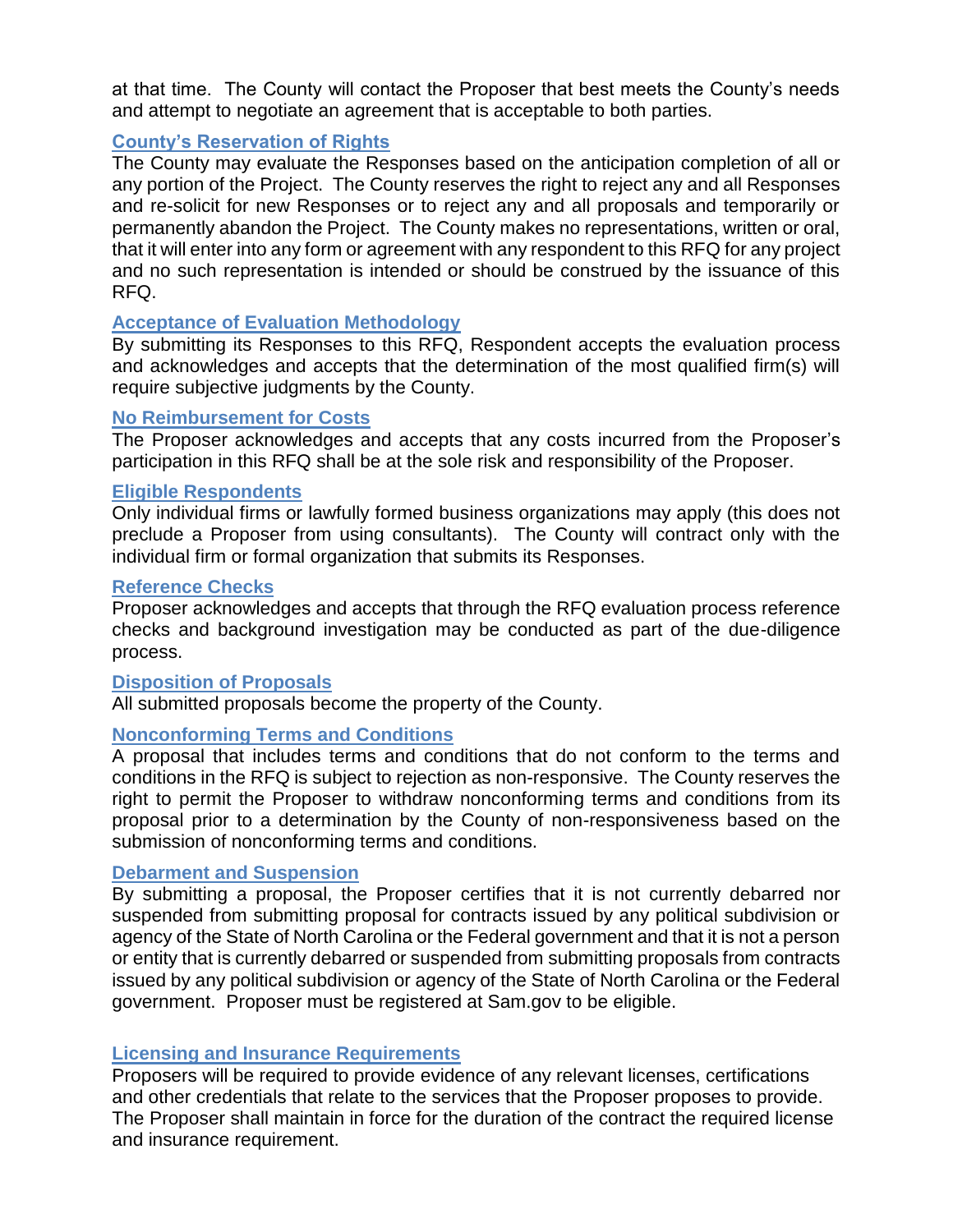Professional Liability containing errors and omissions coverage in amounts not less than \$1,000,000 (One Million Dollars).

Workers' Compensation and Employees Liability, in accordance with North Carolina state compensation laws. Employer's Liability shall not be less that \$500,000 each accident for bodily injury by accident, \$500,000 each employee for bodily injury by disease, and \$500,000 policy limit.

Commercial General Liability with a combined single limit for bodily injury and property damage of not less than \$1,000,000 (One Million Dollars) per occurrence to protect the County against claims for bodily injury or death and damage, loss, or theft of equipment and property of others. This shall cover the use of all equipment and vehicles not covered by Automobile Liability. This shall include premises and/or operations; independent Proposers; products and completed operations and contractual liability.

Business Auto Liability and if necessary, Commercial Umbrella Liability Insurance with a limit of not less that \$1,000,000 each accident. Such insurance shall cover liability arising out of any auto, including owned, hired, and non-owned autos.

The County is to be listed as Additional Insured and Certificate Holder on liability policies. The County requires a valid, up to date copy of your policy to be maintained on file during the duration of any service or particular project, if applicable.

#### **OTHER SUPPLEMENTAL CONDITIONS REQUIREMENT**

In accordance with the applicable statutes and regulations governing the CDBG, CDBG-DR, HMGP, federal funds or State funds, I hereby certify that:

**Utilization of Minority/Women & Disadvantaged Contractors** – Projects receiving federal funds must notify and include minority and women contractors in their bidding process. Executive Order 11625 (Utilization of Minority Business Enterprise) and Executive Order 12138 (Utilization of Female Business Enterprise).

**Davis-Bacon Prevailing Wage Rate Labor Standards** – Any construction project receiving \$2,000 or more in federal funds, as applicable, will be required to comply with prevailing wage requirement.

**Section 3** – Projects receiving federal funding that involve building or public facilities improvements must to the greatest extent feasible, utilize area lower income residents for employment and training opportunities (24 CFR Part 135).

**Environmental Regulations** – All funded projects must undergo environmental review to ensure compliance with the National Environmental Protection Act regulations. In accordance with 24 CFR Part 58.22, the applicant agrees to refrain from undertaking any physical activities or choice-limiting actions until the County has issued the agency a written environmental notice to proceed. Choice-limited activities include, but not limited to, acquisition of real property, leasing, repair, rehabilitation, demolition, conversion, or new construction. This limitation applies to all parties in the development process, including public or private nonprofit or for-profit entities, or any of their contractors.

**Title VI of the Civil Rights Act of 1964** – No person shall be excluded from participation in, be denied the benefits of or subjected to discrimination under any program or activity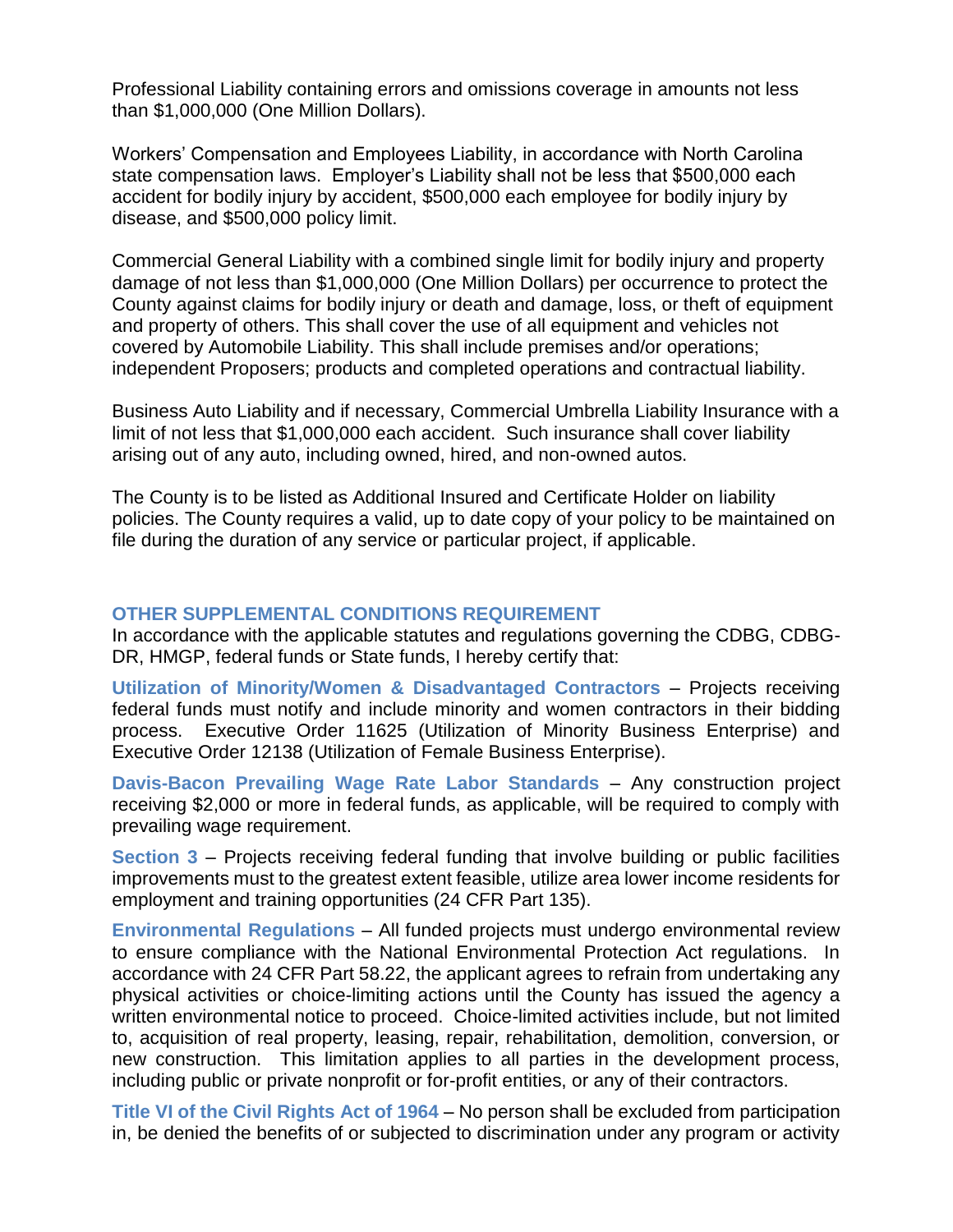receiving federal financial assistance on the grounds of race, color, or national origin. (Public Law 99-352).

**Title VIII of Civil Rights Act of 1969** – The Fair Housing Act prohibits discrimination in the sale or rental of housing, the financing of housing, or the provision of brokerage services, including otherwise making unavailable or denying a dwelling to a person, because of race, color, religion, sex, national origin, or familial status. (Public Law 90- 294).

**American Disabilities Act** – Projects receiving federal funding involving physical activities must include accessibility and comply with the Americans with Disabilities Act guidelines. Any federal funded service must be provided in an accessible location.

**Drug-Free Workplace** – The agency shall make a good faith effort to maintain a drugfree workplace. (24 CFR Part 21).

**Anti-Lobbying** – No federal funds shall be used for the purpose of influencing or attempting to influence an officer or employee of any agency, a member of congress, an officer or employee of congress, or an employee of a member of congress. (UCS Title 31 Section 1352).

**Lead-Based Paint** – Any activities involving the presence of lead-based shall comply with the requirements of 24 CFR Part 35.

Supplemental Conditions shall be included in all contracts utilizing federal funds.

Community Development Block Grant Program funds shall be used exclusively for eligible activities permitted by 24 CFR Part 570.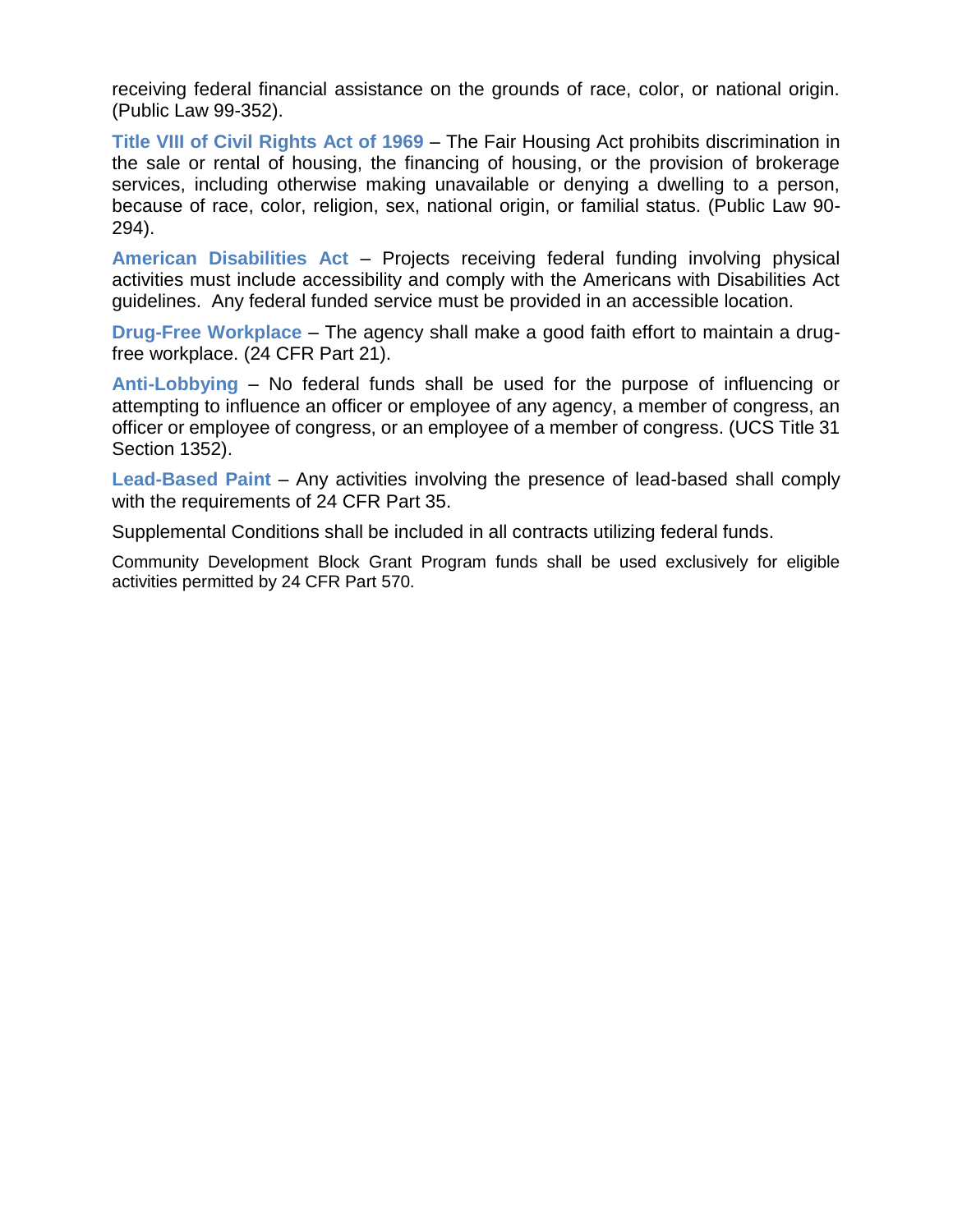# **COUNTY OF CUMBERLAND REQUEST FOR QUALIFICATION SUBMISSION FORM ARCHITECTURAL/ENGINEERING SERVICES**

| <b>CONTACT PERSON</b>   |  |  |
|-------------------------|--|--|
| <b>TELEPHONE NUMBER</b> |  |  |
| <b>EMAIL</b>            |  |  |

NOTE TO PROPOSER: SUBMIT ENTIRE SECTION WITH RESPONSE. THIS EXECUTION OF OFFER SUBMITTED MUST BE COMPLETED, SIGNED, AND RETURNED WITH THE RESPONDENT'S QUALIFICATIONS. FAILURE TO COMPLETE, SIGN AND RETURN THS EXECUTION OF OFFER WITH THE QUALIFICATION MAY RESULT IN REJECTION OF THE QUALIFICATIONS. SIGNING A FALSE STATEMENT MAY VOID THE SUBMITTED QUALIFICATIONS OR ANY AGREEMENTS OR OTHER CONTRACTUAL ARRANGEMENT, WHICH MAY RESULT FROM THE SUBMISSION OF PROPOSER'S QUALIFICATIONS, AND THE PROPOSER MAY BE REMOVED FROM ALL PROPOSES LISTS. A FALSE CERTIFICATION SHALL BE DEEMED A MATERIAL BREACH OF CONTRACT AND AT THE COUNTY'S OPTION, MAY RESULT IN TERMINATION OF ANY RESULTING

By signature hereon, Proposer acknowledges and agrees that (1) this RFQ is a solicitation for Interest and is not a contract or an offer to contract; (2) the submission of Responses by Proposer in response to this RFQ will not create a contract between the County and Proposer; (3) Neither the County or the Committee, or any of their representatives, have made a representation or warranty, written or oral, that one or more contracts with the County will be awarded under this RFQ; and (4) Proposer shall bear, a its sole risk and responsibility, any cost which arises from Proposer's preparation of a response to this RFQ.

CONTRACT.

By signature hereon, Proposer offers and agrees to furnish to the County all the products and/or services more particularly described in its Responses, and to comply with all terms, conditions and requirements set forth in the RFQ document and contained herein.

By signature hereon, Proposer affirms that they have not given, nor intends to give at any time hereafter, any economic opportunity, future employment, gift, loan, gratuity, special discount, trip, favor or service to a public servant, elected officials, leadership or staff of the County, or partner organizations in connection with the submitted Responses.

By signature hereon, the Proposer hereby certifies that neither the Proposer nor the firm, corporation, partnership or Developer represented by the Proposer, or anyone acting for such firm corporation, or institution has violated the antitrust laws of this state or the Federal antitrust laws, nor communicated directly or indirectly the Responses mad to any competitor or any other person engaged in such line of business.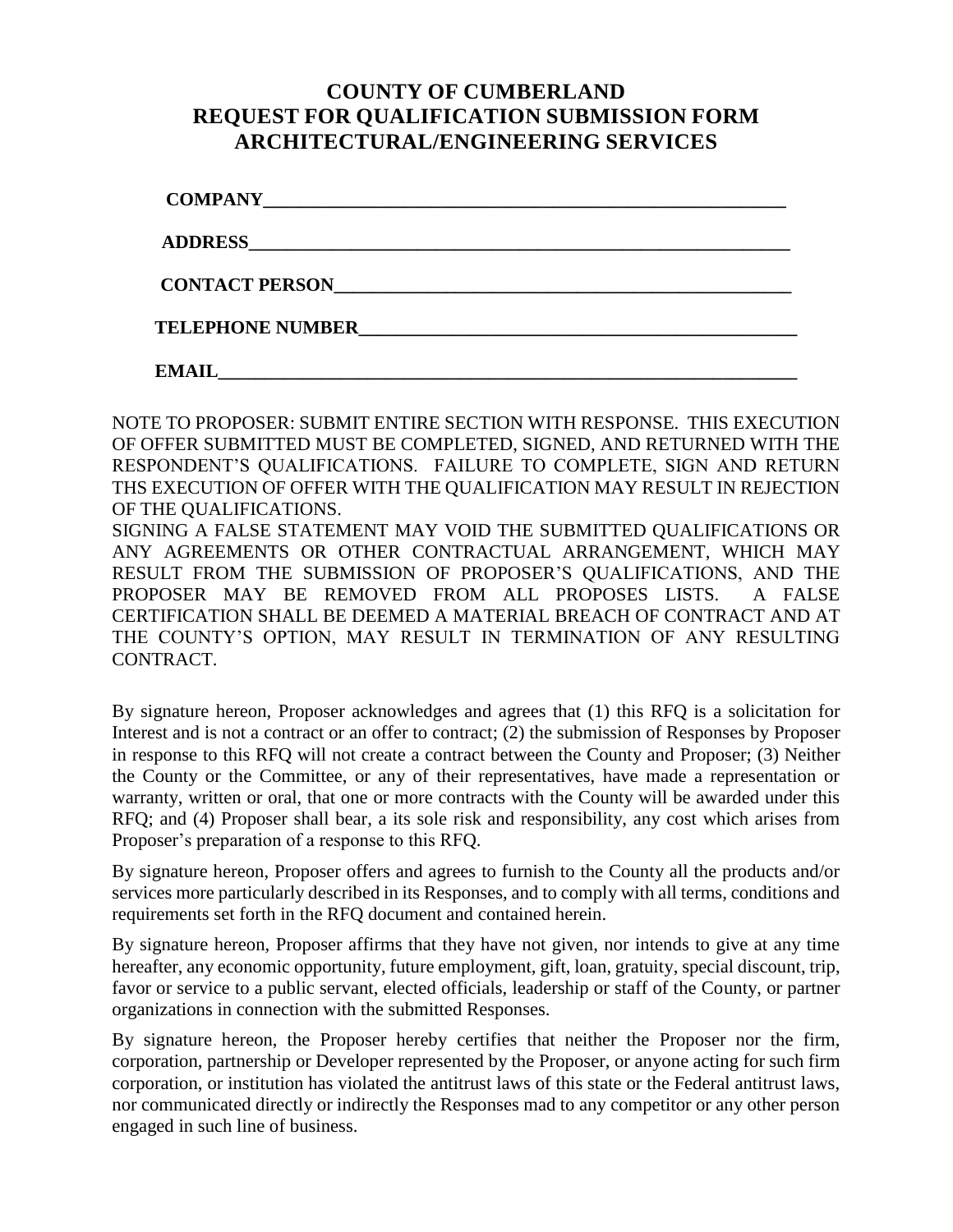By signature hereon, Proposer represents and warrants that:

Proposer is a reputable company regularly engaged in providing products and/or services necessary to meet the terms, conditions and requirements of the RFQ;

Proposer has the necessary experience, knowledge, abilities, skills, and resources to satisfactorily perform the terms, conditions and requirements of the RFQ;

By signature hereon, Proposer certifies that the individual signing this document and the documents made part of the RFQ is authorized to sign such documents on behalf of the company and to bind the company under any agreements or other contractual arrangements, which may result from the submission of the Response.

By signature hereon, Proposer affirms that no compensation has been received for participation in the preparation of the specifications for this RFQ.

By signature hereon, Proposer affirms that it has not violated any of the noted No-Lobbying provisions or specifications contained in this RFQ.

By signature hereon, Proposer agrees to defend, indemnify, and hold harmless the County and the Committee, all of their officers, agents and employees from and against all claims, actions, sits, demands, proceedings, costs, damages, and liabilities, arising out of, connecting with, or resulting from any acts or omissions or Proposer or any agent, employee, subcontractor or supplier or Proposer in the execution or performance of any agreements or other contractual arrangements which may result from the submission of these Responses.

By signature hereon, Proposer acting in good faith may rely on written representations by their subcontractors regarding their status as a small business concern, a veteran-owned small business concern, a service-disabled veteran-owned small business concern, a small disadvantaged business concern, or a women-owned small business concern.

The Proposer shall confirm that a subcontractor representing itself as a HUB Zone small business concern is certified by SBA as a HUB Zone small business concern by accessing the System for Award Management database or by contacting the SBA. Options for contacting the SBA include –

HUB Zone small business database search application Web page at [http://dsbs.sba.gov/dsbs/search/dsp\\_searchhubzone.cfm;](http://dsbs.sba.gov/dsbs/search/dsp_searchhubzone.cfm) or [http://www.sba.gov/hubzone;](http://www.sba.gov/hubzone) In writing to the Director/HUB, U.S. Small Business Administration, 409 3rd Street, SW., Washington DC 20416; or The SBA HUB Zone Help Desk at [hubzone@sba.gov](mailto:hubzone@sba.gov)

|                              | Submitted and certified this ____________________ day of _______________________________. |  |
|------------------------------|-------------------------------------------------------------------------------------------|--|
| By: $\overline{\phantom{a}}$ |                                                                                           |  |
|                              |                                                                                           |  |
|                              |                                                                                           |  |
|                              |                                                                                           |  |
|                              |                                                                                           |  |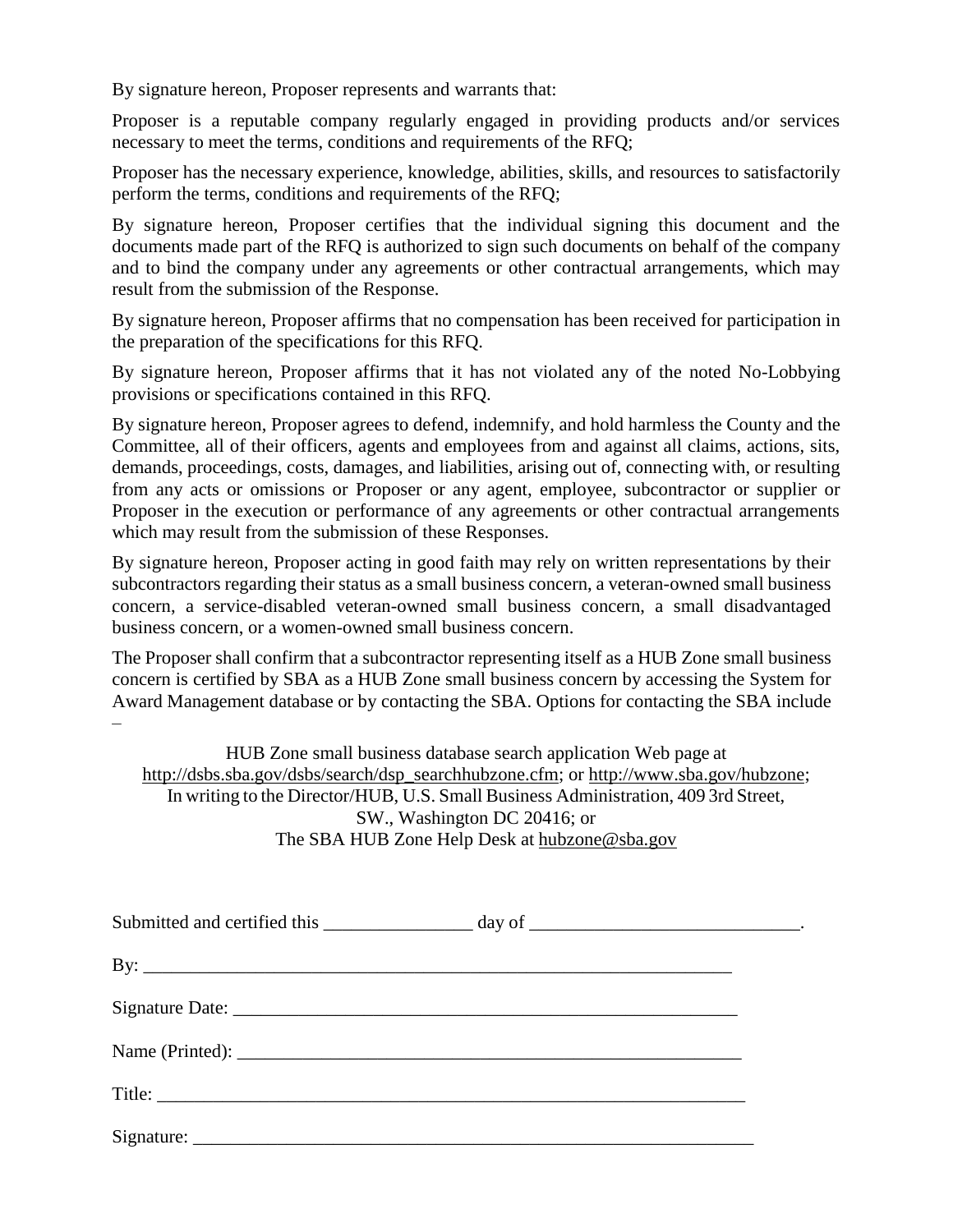#### **FEDERALLY REQUIRED PROVISIONS SUPPLEMENTAL GENERAL CONDITIONS**

**CONFLICT OF INTEREST**: Interest of Members, Officers, or Employees of the Recipient, Members of Local Government Body, or Other Public Officials. No member, officer, or employee of the recipient, or its agents, no member of the government body of the locality in which the program is situated, and no other public official of such locality or localities who exercises any functions or responsibilities with respect to the program during his tenure or for one year thereafter, shall have any financial interest, are direct or indirect, in any contract or subcontract, or the proceeds thereof, for work to be performed in connection with the program assisted under this agreement. Immediate family members of said members, officers, employees, and officials are similarly barred from having any financial interest in the program. The recipient shall incorporate, or cause to be incorporated, in all such contracts or subcontracts, a provision prohibiting such interest pursuant to the purpose of this section.

Conflict of Interest Provisions, including but not limited to those found at NC Gen. Stat. 14-234, 04 NCAC 19L. 0414, 2 CFR 200.112, and 24 CFR 270.611. Certain limited exceptions to the conflict of interest rules listed in 24 CFR 570.489 may be granted in writing by Department of Housing and Urban Development (HUD) and/or Commerce and NCEM upon written request and the provision of information specified in 24 CFR 570.489(h)(ii)(4).

#### **LEGAL REMEDIES PROVISION**:

Contracts other than small purchases shall contain provisions or conditions which allow for administrative, contractual, or legal remedies in instances where borrowers violate or breach contract terms and provide for such sanctions and penalties as may be appropriate.

Examples of legal remedies could be liquidated damages, consequential damages, arbitration and others not listed.

#### **TERMINATION PROVISION:**

All contracts in excess of \$10,000 shall contain suitable provisions for termination by the grantee including the manner by which it will be effected and the basis for settlement, In addition, such contracts shall describe conditions under which the contract may be terminated for default as well as conditions where the contract may be terminated because of circumstances beyond the control of the borrower/sub recipient/contractor.

#### **NONDISCRIMINATION CLAUSE – SECTION 109, HOUSING AND COMMUNITY DEVELOPMENT ACT OF 1974:**

No person in the United States shall on the grounds of race, color, national origin or sex be excluded from participation in, be denied the benefits of, or be subjected to discrimination under any program or activity funded in whole or in part with funds available under this title.

#### **AGE DISCRIMINATION ACT OF 1975, AS AMENDED NONDISCRIMINATION ON THE BASIS OF AGE:**

No qualified person shall on the basis of age be excluded from participation in, be denied the benefits of, or otherwise be subjected to discrimination under any program or activity which receives or benefits from Federal Financial assistance.

## **SECTION 504 OF THE REHABILITAITON ACT OF 1973, AS AMENDED**

**NONDISCRIMINATION ON THE BASIS OF HANDICAP**: No qualified handicapped person shall on the basis of handicap be excluded from participation in; be denied the benefits of, or otherwise be subjected to discrimination under any program or activity which receives or benefits from Federal financial assistance.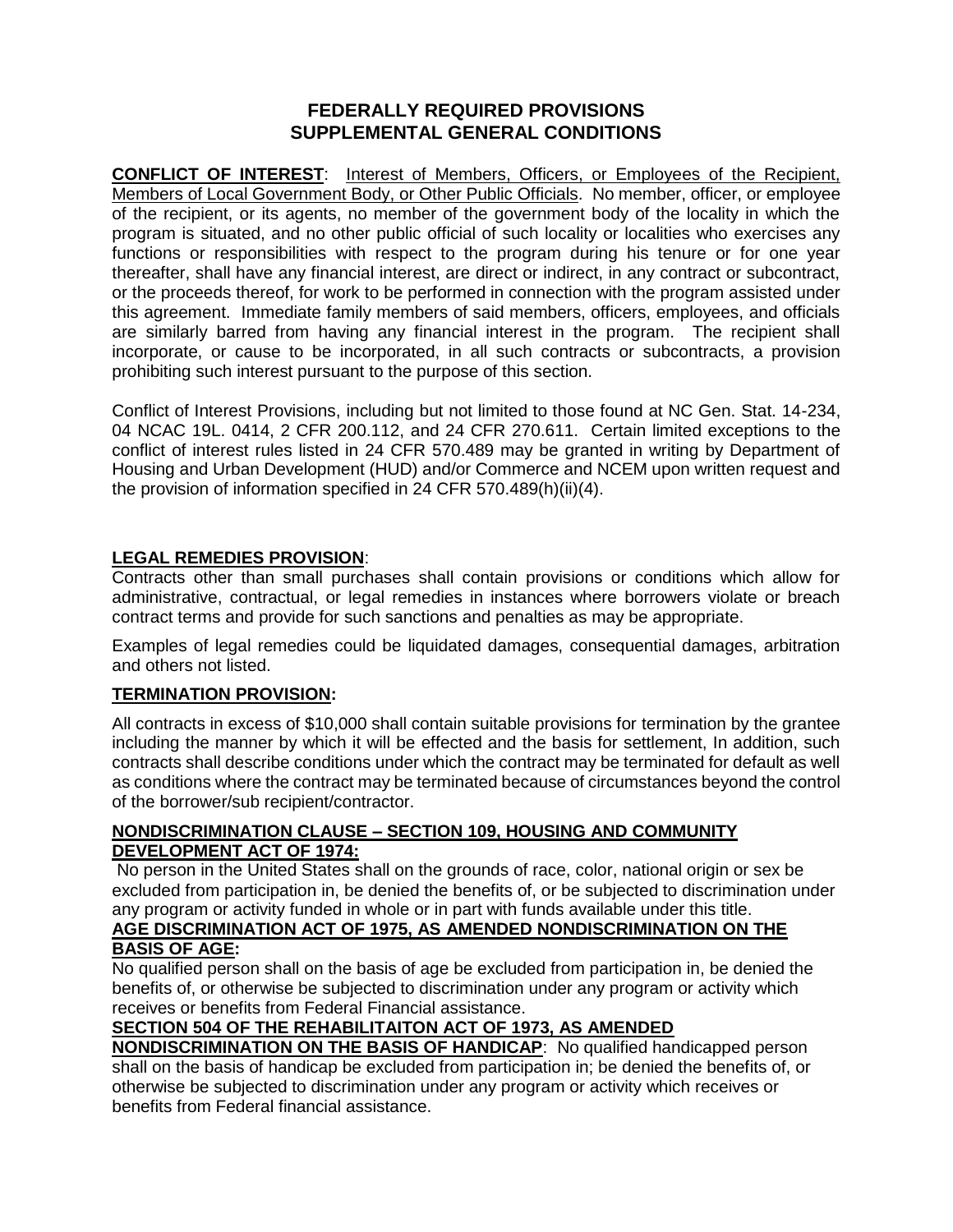**EXECUTIVE ORDER 11246 CLAUSE:** During the performance of this contract, the sub recipient agrees as follows:

- 1) The sub recipient will not discriminate against any employee or applicant for employment because of race, color, religion, sex, or national origin. The borrower will take affirmative action to ensure that applicants are employed, and that employees are treated during employment, without regard to their race, color, religion, sex or national origin. Such action shall include, but not be limited to the following: employment, upgrading, demotion, or transfer; recruitment or recruitment advertising; layoff or termination; rates of pay or other forms of compensation; and selection for training, including apprenticeship. The borrower agrees to post in conspicuous places, available to employees and applicants for employment, notices to be provided by the contracting officer setting forth the provisions of this nondiscrimination clause.
- 2) The sub recipient will, in all solicitations or advertisements for employees placed by or on behalf of the borrower, state that all qualified applicants will receive consideration for employment without regard to race, color, religion, sex or national origin.
- 3) The sub recipient will send to each labor union or representative of workers with which he has a collective bargaining agreement or other contract or understanding, a notice, to be provided by the agency contracting officer, advising the labor union or workers' representative of the borrower's commitments under Section 202 of The provisions of Executive Order 11246 of Sept. 24, 1965, and shall post copies of the notice in conspicuous places available to employees and applicants for employment.
- 4) The sub recipient will comply with all provision of Executive Order No. 11246 of September 24, 1965 and of the rules, regulations, and relevant orders of the Secretary of Labor.
- 5) The sub recipient will furnish all information and reports required by Executive Order No. 11246 of September 24, 1965, and by the rules, regulations, and order of the Secretary of Labor, or pursuant thereto, and will permit access to his books, records, and accounts by the contracting agency and the Secretary of Labor for purposes of investigation to ascertain compliance with such rules, regulations and orders.
- 6) In the event of the sub recipient's noncompliance with the nondiscrimination clauses of this contract or with any such rules, regulations, or orders, this contract may be cancelled, terminated, or suspended in whole or in part and the contract may be declared ineligible for further Government contracts in accordance with the procedures authorized in Executive Order 11246 of September 24, 1965, or by rule, regulation, or order of the Secretary of Labor, or as otherwise provided by law.
- 7) The sub recipient will include the provisions of paragraphs (1) through (7) in every subcontract or purchase order unless exempted by rules, regulations or orders of the Secretary of Labor issued pursuant Section 204 of Executive Order 11246 of September 24, 1965, so that such provisions will be binding upon each subcontractor or vendor. The borrower will take such action with respect to any subcontract or purchase order as the contracting agency may direct as a means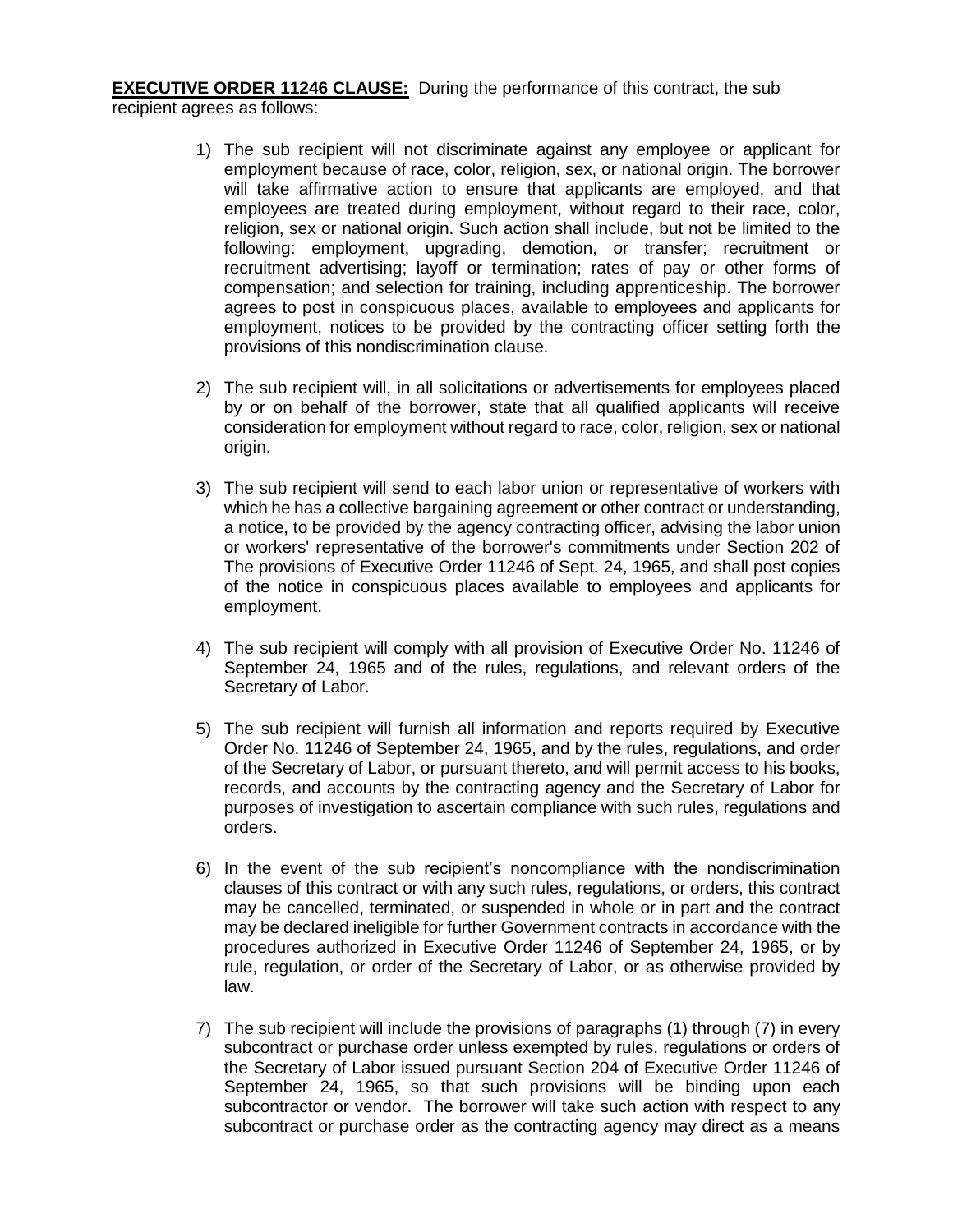of enforcing such provisions including sanctions for noncompliance. Provided, however, that in the even the contract becomes involved in, or threatened with, litigation with a subcontractor or vendor as a result of such direction by the contracting agency, the borrower may request the United States to enter into such litigation to protect the interests of the United States.

#### **SECTION 3 CLAUSE: "Section 3" Compliance in the Provision of Training, Employment and Business Opportunities:**

- a. The work to be performed under this contract is on a project assisted under a program providing direct federal financial assistance from the Department of Housing and Urban Development and is subject to the requirements of Section 3 of the Housing and Urban Development Act of 1968, as amended, 12 U.S.C. 1701u. Section 3 requires that that to the greatest extent feasible opportunities for training and employment be given to lower residents of the project area and contracts for work in connection with the project be awarded to business concerns which are located in, or owned in substantial part by persons residing in the area of the project.
- b. The parties to this contract will comply with the provisions of said Section 3 and the regulations issued pursuant thereto by the Secretary of Housing and Urban Development set forth in 24 CFR 135, and all applicable rules and orders of the Department issued thereunder prior to the execution of this contract. The parties to this contract certify and agree that they are under no contractual or other disability which would prevent them from complying with the requirements.
- c. The sub recipient will send to each labor organization or representative of workers with which he has a collective bargaining agreement or other contract or understanding, if any, a notice advising the said labor organization or workers representative of his commitments under this Section 3 clause and shall post copies of the notice in conspicuous places available to employees and applicants for employment and training.
- d. The contract will include this Section 3 clause in every subcontract for work in connection with the project and will, at the direction of the applicant for or recipient of federal financial assistance, take appropriate action pursuant to the subcontract upon a finding that the subcontractor is in violation of regulations issued by the Secretary of Housing and Urban Development, 24 CFR Part 135. The borrower will not subcontract with any subcontractor where it has notice or knowledge that the latter has been found in violation of regulations under 24 CFR Part 135 and will not let any subcontract unless the subcontractor has first provided it with a preliminary statement of ability to comply with the requirements of these regulations.
- e. Compliance with the provisions of Section 3, the regulations set forth in 24 CFR Part 135, and all applicable rules and orders of the Department issued hereunder prior to the execution of the contract, shall be a condition of the federal financial assistance provided to the project, binding upon the applicant or recipient for such assistance, its successors and assigns. Failure to fulfill these requirements shall subject the applicant or recipient, its borrowers and subcontractors, its successors or assigns to those sanctions specified by the grant or loan agreement of contract through which federal assistance is provided, and to such sanctions as specified by 24 CFR 135.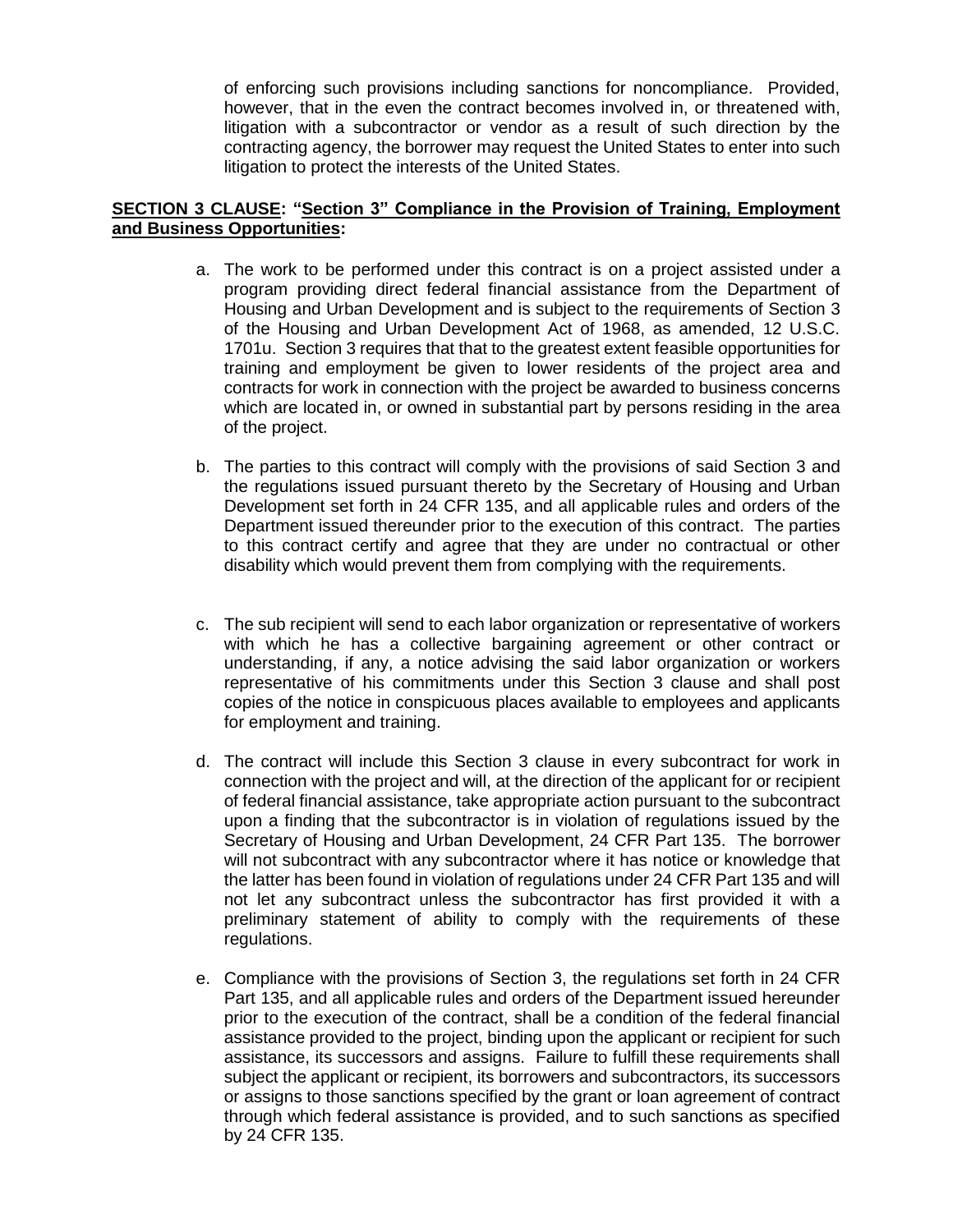### **AFFIRMATIVE ACTION – MBE/WBE PROVISION**:

Sub recipients and their contractors must fully comply with the requirements, terms and conditions of the Federal and State policy to award a fair share of the sub contract to minority and women's businesses. The contractor commits itself to taking affirmative action prior to submission of bids or proposals. The Sub recipient and its contractors will take all necessary affirmative steps to assure that minority firms, women's business enterprises, and labor surplus area firms are used when possible.

#### **COPELAND "ANTI-KICKBACK" ACT PROVISION**:

As stated in Attachment O – Circular No. A-102. 14.d.: All contracts and subgrants for construction or repair shall include a provision for compliance with the Copeland "Anti-Kickback" Act (18 US 874) as supplemented in Department of Labor regulations (29 CFR Part 3). This Act provides that each contractor or borrower shall be prohibited from inducing, by any means any person employed in the construction, completion, or repair of public work, to give up any part of the compensation to which is otherwise entitled. The Grantee shall report all suspected or reported violations to the grantor agency. This material is presented in the Labor Standard Handbook 6500.3, Exhibit 14. These provisions should be contained in each bid document and referenced in each contract.

**Davis-Bacon Act-** (40 U.S.C.A. 276a) Among other provisions, this act requires that prevailing local wage levels be paid to laborers and mechanics employed on certain construction work assisted with CDBG-DR funds.

### **DAVIS-BACON ACT PROVISION**:

The sub recipient agrees to comply with the requirements of the Secretary of Labor in accordance with the Davis-Bacon Act as amended, and as further outlined in form HUD-4010; the provisions of Contract Work Hours and Safety Standards Act, the Copeland "Anti-Kickback" Act (40 U.S.C. 276a-276a-5; 40 U.S.C. 327 and 40 U.S.C. 276c); and all other applicable Federal, State and Local laws and regulations pertaining to labor standards insofar as those acts apply to the performance of this contract. The Borrower shall maintain documentation which demonstrates compliance with hour and wage requirements of this part. Such documentation shall be made available to the County for review upon request.

The sub recipient agrees that, except with respect to the rehabilitation or construction of residential property containing less than eight (8) units, all contractors engaged under contracts in excess of \$2,000 for construction, renovation or repair work financed in whole or in part with assistance provided under this contract, shall comply with Federal requirements adopted by the County pertaining to such contracts and with the applicable requirements of the regulations of the Department of Labor under 29 CFR Parts 1, 3, 5, and 7 governing the payment of wages and ratio of apprentices and trainees to journeyman workers and ensure that all workers associated with the contract are paid the prevailing wage in accordance with the Department of Labor Wage Determination Number **NC (or most recent)**. If wage rates higher than those required under the regulations are imposed by state or local law, nothing hereunder is intended to relieve the borrower of its obligation, if any, to required payment of the higher wage. The borrower shall cause or require to be inserted in full, in all such contracts subject to such regulations, provisions meeting the requirements of this paragraph."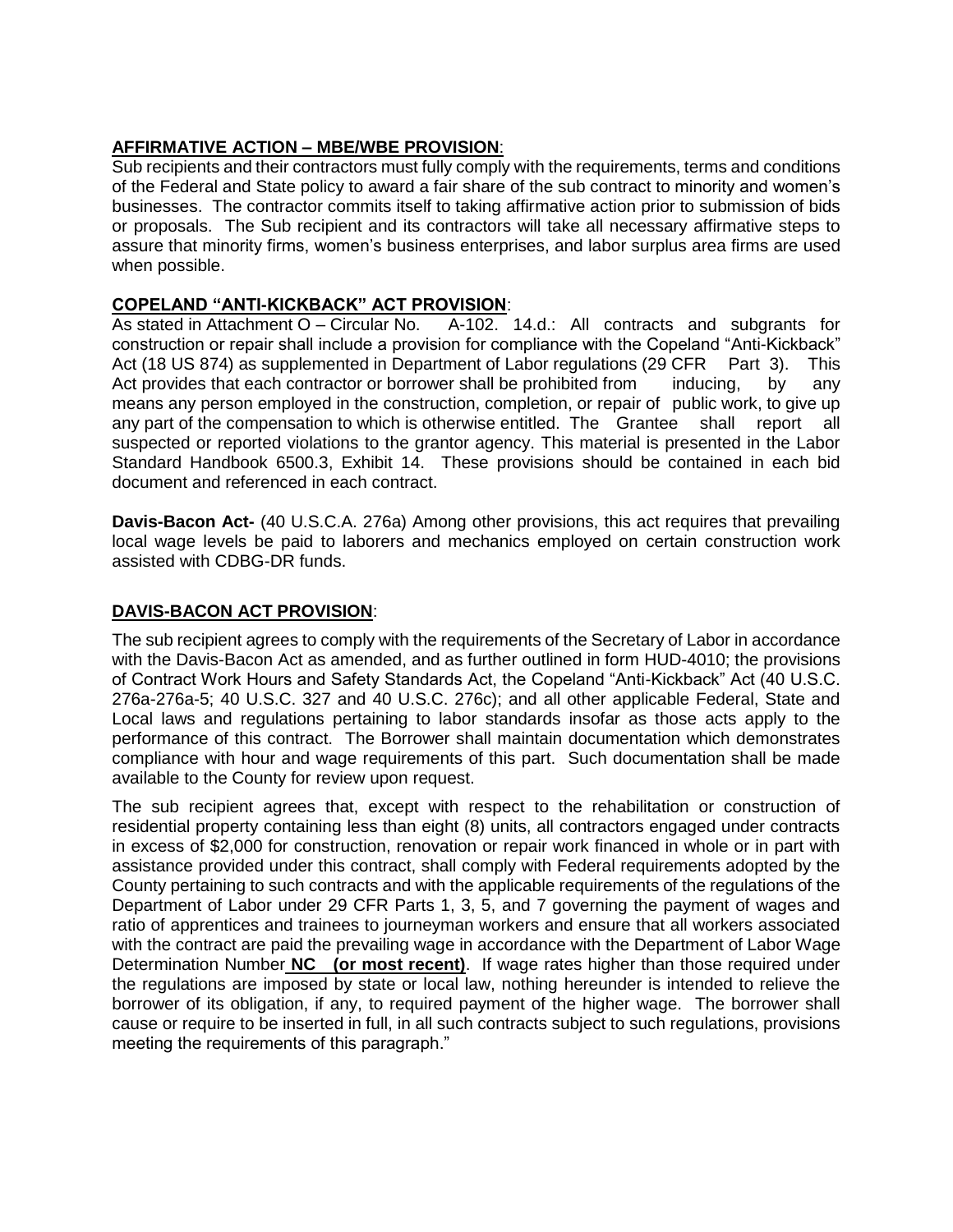#### **CONTRACT WORK HOURS AND SAFETY STANDARDS ACT PROVISION**: As stated in 24 CFR 85.36:

Where applicable, all contracts awarded by grantees and borrowers in excess of \$2,000 for construction contracts and in excess of \$2,500 for other contracts which involve the employment of mechanics or laborers shall include a provision for compliance with Section 103 and 107 of the Contract Work Hours and Safety Standards Act (40 USC 327-330) as supplanted by Department of Labor regulations (29 CFR Part 5). Under Section 103 of the Act each contractor shall be required to compute the wages of every mechanic and laborer on the basis of a standard work week of 40 hours. Work in excess of the standard workday or workweek is permissible provided that the worker is compensated at a rate of not less than  $1 - 1/2$  times the basic rate of pay for all hours worked in excess of 8 hours in any calendar day or 40 hours in the work week. Section 107 of the Act is applicable to construction work and provides that no laborer or mechanic shall be required to work in surroundings or under working conditions which are unsanitary, hazardous, or dangerous to his health and safety as determined under construction, safety and health standards promulgated by the Secretary of Labor. These requirements do not apply to the purchases of supplies or materials or articles ordinarily available on the open market, or contracts for transportation or transmission of intelligence.

This material is presented in the Labor Standards Handbook 6500.3, Exhibit 14. These provisions should be contained in each bid document and referenced in each contract.

#### **CONTRACT WORK HOURS AND SAFETY STANDARDS ACT**:

The sub recipient, if the contract is in excess of \$2,000, and any of his subcontractors, shall comply with Section 103 and 107 of the Contract Work Hours and Safety Standards Act (40 U.S.C. 327-330) as supplemented by Department of Labor regulations contained in 29 CFR Parts 3, 5, and 5a.

Under Section 103 of the Act, the borrower and any of subcontractors shall be required to compute the wages of every mechanic and laborer on the basis of a standard work day of eight hours and a standard work week of 40 hours. Work in excess of the standard workday or workweek is permissible, provided the worker is compensated at a rate not less than one and one-half times the basic rate of pay for all hours worked in excess of eight hours in any calendar day or forty hours in any work week. Section 5 of the Federal Labor Standards Provision, HUD Form 4010 and 4010.1 attached and incorporated herein, sets forth in detail the Section 103 requirements.

Section 107 of the Act provides that no labor or mechanic shall be required to work in surroundings or under working conditions which are unsanitary, hazardous, or dangerous to his health and safety, as determined under construction, safety and health standards promulgated by the Secretary of Labor. These requirements do not apply to the purchases of supplies or materials or articles ordinarily available on the open market.

**Contract Work Hours and Safety Standards Act-** (40 U.S.C.A 327 through 333) Under this act, among other provisions, laborers and mechanics employed by contractors and subcontractors on construction work assisted with CDBG-DR funds must receive overtime compensation at a rate not less than one and one-half the basic rate of pay for all hours worked in excess of forty in any workweek. Violators shall be liable for the unpaid wages and in addition for liquidated damages computed in respect to each laborer of mechanic employed in violation of the act.

**Labor Standards**, including but not limited to the rules set forth in 04 NCAC 19L.1006, 24 CR 570.603 and the following (as may be applicable to CDBG-DR projects):

**Fair Labor Standards Act-** (29 U.S.C. 201 et seq.) requiring among other things that covered employees be paid at least the minimum prescribed wage, and also that they be paid one and one-half times their basic wage rate for all hours worked in excess of the prescribed workweek.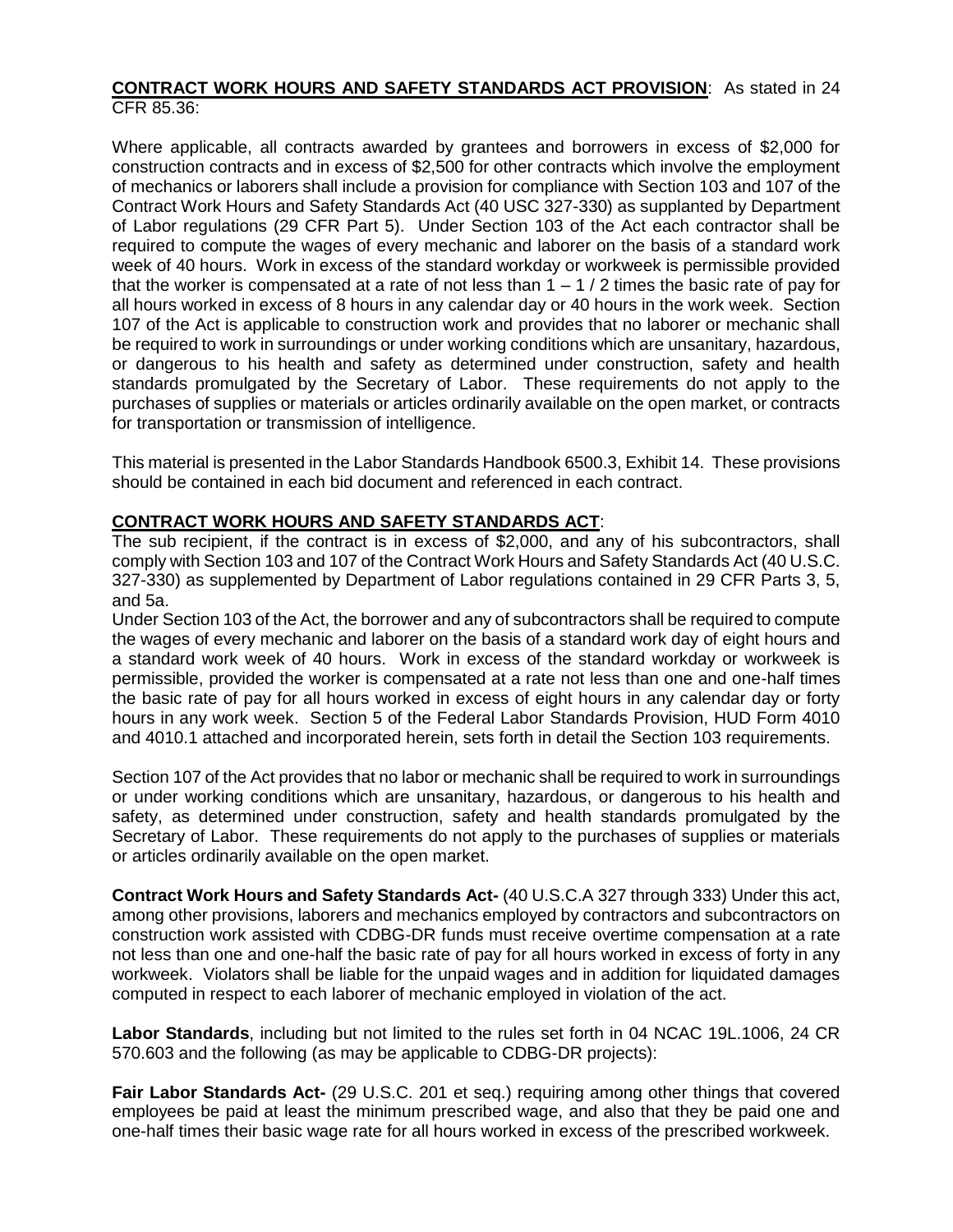Federal anti-kickback laws- (18 U.S.C. 874 and 40 U.S.C. 276) which, among other things, outlaws and prescribes criminal penalties for "kickbacks" of wages in federally financed or assisted construction activities. Weekly statements of compliance and weekly payrolls must be provided by all contractors and subcontractors.

#### **ACCESS TO RECORDS AND RECORD RETAINAGE CLAUSE**:

In general, all official project records and document must be maintained during the operation of this project and for a period of four years following close-out in compliance with 24 CFR 570.502(a) (16).

The North Carolina Department of Commerce – Division of Community Assistance, the North Carolina Department of Treasurer, U.S. Department of Housing and Urban Development, the Comptroller General of the United States, or any of their duly authorized representatives, shall have access to any books, documents, papers and records of the Administering Agency which are pertinent to the execution of this Agreement, for the purpose of making audits, examinations, excerpts and transcriptions in compliance with the above Rule.

#### **CLEAN WATER, CLEAN AIR, E.O. 11738 AND EPA REGULATIONS PROVISIONS**:

Compliance with Air and Water Acts. This agreement is subject to the requirements of the Clean Air Act, as amended, 42 U.S.C. 1857 et seq., the Federal Water Pollution Control Act, as amended, 33 U.S.C. 1251 et seq. and the regulations of the Environmental Protection Agency with respect thereto, at 40 CFR Part 15, as amended from time to time.

The borrower/sub recipient and any of its subcontractors for work funded under this Agreement which is in excess of \$100,000 agree to the following requirements:

- 1. A stipulation by the borrower or subcontractors that any facility to be utilized in the performance of any nonexempt contract or subcontract is not listed on the List of Violating Facilities issued by the Environmental Protection Agency (EPA) pursuant to 40 CFR 15.20.
- 2. Agreement by the borrower to comply with the requirements of Section 114 of the Clean Air Act, as amended (42 U.S.C. 1857c-8) and Section 308 of the Federal Water Pollution Control Act, as amended, (33 U.S.C. 1318) relating to inspection, monitoring, entry, reports, and information, as well as all other requirements specified in said Section 114 and Section 308, and all regulations and guidelines issued thereunder.
- 3. A stipulation that as a condition for the award of the contact prompt notice will be given of any notification received from the Director, Office of Federal Activities, EPA, including that a facility utilized or to be utilized for the contract is under consideration to be listed on the EPA List of Violating Facilities.
- 4. Agreement by the borrower that he will include or cause to be included the criteria and requirements in paragraph 1 through 4 of this section in every nonexempt subcontract and requiring that the borrower will take such action as the Government may direct as a means of enforcing such provisions.

In no event shall any amount of the assistance provided under this Agreement be utilized with respect to a facility which has given rise to a conviction under Section 113(c)(1) of the Clean Air Act or Section 309(c) of the Federal Water Pollution Control Act.

#### **LEAD-BASED PAINT CLAUSE:**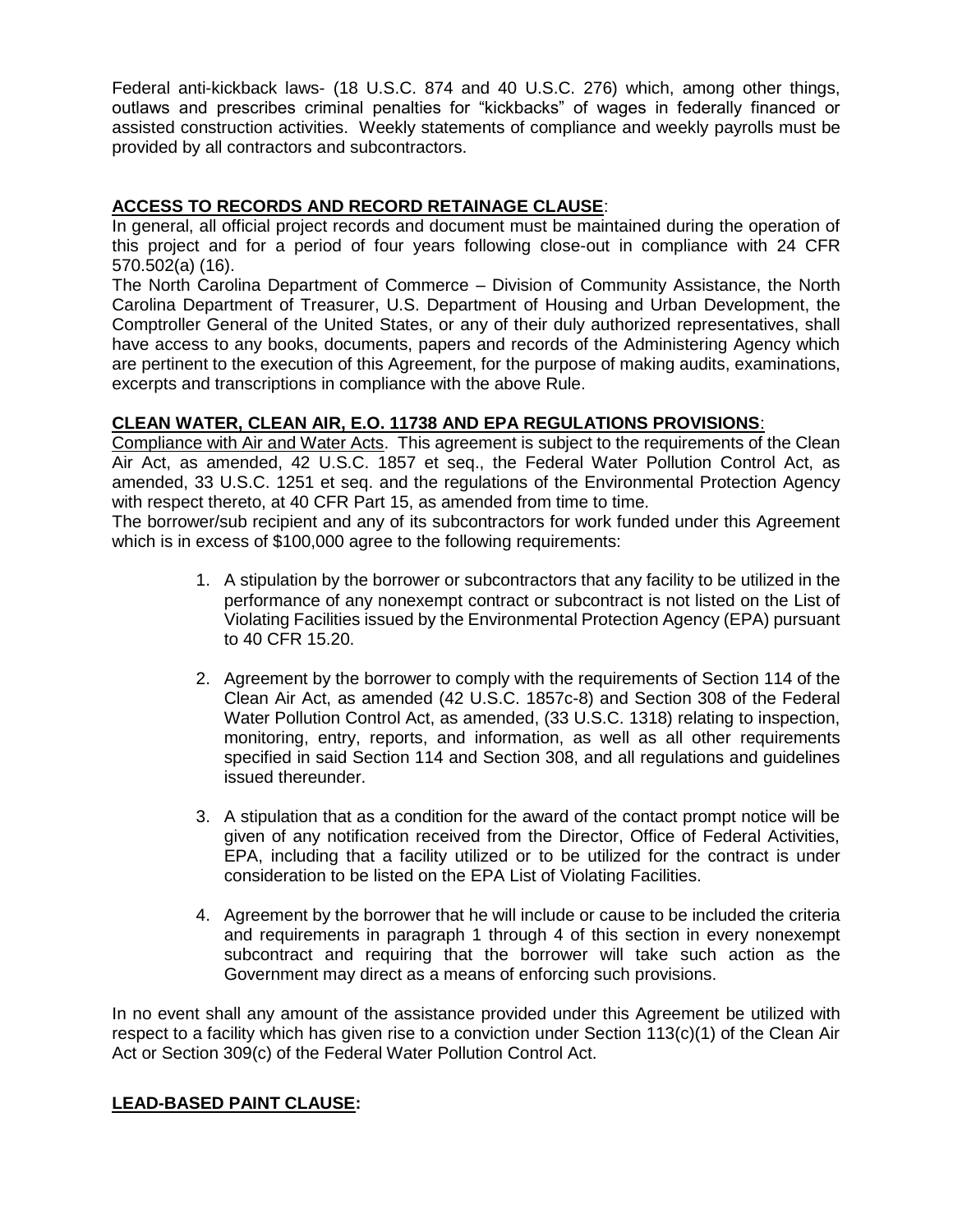The sub recipient is hereby specifically made aware of the HUD Lead Based Paint regulations at 24 CFR 570.608 and 24 CFR Part 35, which are applicable to the construction or rehabilitation of residential structures. To the extent that the subject matter of this contract involves residential structures, the borrower will comply with the lead-based paint regulations.

#### **LOBBY CLAUSES: Required by Section 1352, Title 31, U.S. Code**

No Federal appropriated funds have been paid or shall be paid, by or on behalf of it, to any person for influencing or attempting to influence an officer or employee of Congress, or an employee of a member of Congress in connection with the awarding of any Federal contract, the making of any Federal grant, the making of any Federal loan, the entering into of any cooperative agreement, and the extension, continuation, renewal, amendment, or modification of any Federal contract, grant, loan, or cooperative agreements;

If any funds other than Federal appropriated funds have been paid or shall be paid to any person for influencing or attempting to influence an officer or employee of any agency, a member of Congress, an officer or employee of Congress, or an employee of a member of Congress in connection with this Federal contract, grant, loan, or cooperative agreement, it shall complete and submit Standard Form-LLL, "Disclosure Form to Report Lobbying," in accordance with its instructions;

This certification is a material representative of fact upon which reliance was placed with this transaction was made or entered into. Submission of this certification is a prerequisite for making or entering into this transaction imposed by Section 1352, Title 31, U.S.C. Any person who fails to file the required certification shall be subject to a civil penalty of not less than \$10,000 and not more than \$100,000 for each such failure.

#### **PROGRAM INCOME**:

The use of program income by sub recipient shall comply with the requirements set forth as 24 CFR 570.504. By way of further limitations, sub recipient may use such income during the contract period for activities permitted under this contract and shall reduce requests for additional funds by the amount of any such program income balances on hand. The County may require remittance of unused program income at the end of the contract period. Any interest earned on cash advances from the U.S. Treasury is not program income and shall be identified and shall be remitted promptly to the Grantee.

**REVERSION OF ASSETS:** Sub recipient shall maintain real property inventory records which clearly identify properties purchased, improved or sold. Properties retained shall continue to meet eligibility criteria and shall conform to the "changes in use" restrictions specified in accordance with 24 CFR Parts 570.503(b) (7).

**RECORDS AND REPORTS:** Sub recipient shall submit regular Progress Reports to the County in the form, content, and frequency as required by the County.

#### **Title VI OF THE CIVIL RIGHTS ACT 1964 (24 CFR PART 1)**

General Compliance:

The Sub recipient shall comply with the requirements of Title VI of the Civil Rights Act of 1964 (P. L. 88-352), as amended [if the Grantee is subject to 24 CFR part 570, sub part K, insert: "and 24 CFR 570.601 and 570.602". No person in the United States shall, on the ground of race, color, or national origin, be excluded from participation in, be denied the benefits of, or be otherwise subjected to discrimination under any program or activity funded by this agreement. The specific nondiscrimination provisions at 24 CFR 1.4 apply to the use of these funds. The Sub recipient shall not intimidate, threaten, coerce, or discriminate against any person for the purpose of interfering with any right or privilege secured by title VI of the Civil Rights Act of 1964 or 24 CFR part 1, or because he has made a complaint, testified, assisted, or participated in any manner in an investigation, proceeding, or hearing under 24 CFR part 1. The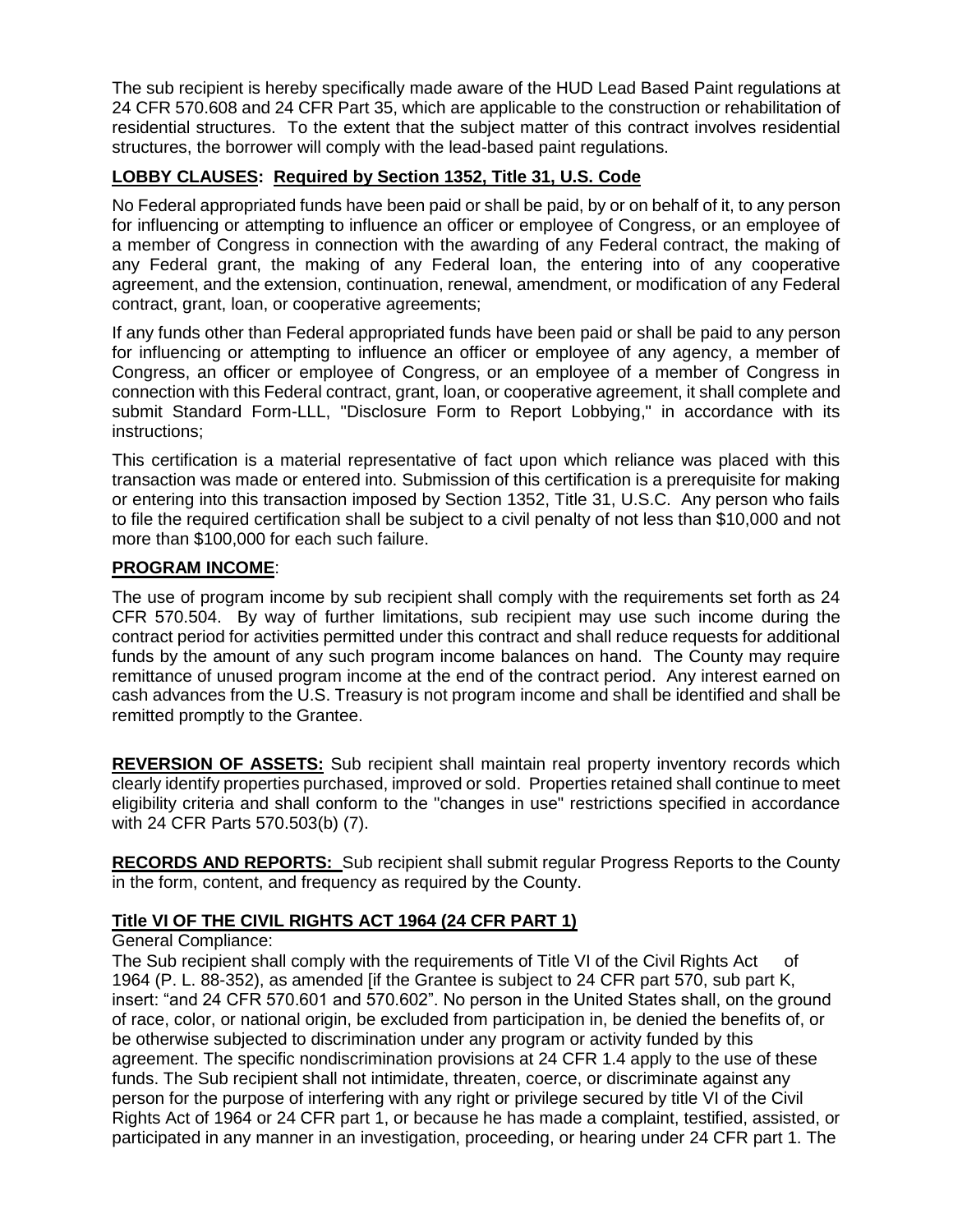identity of complainants shall be kept confidential except to the extent necessary to carry out the purposes of 2 CFR part 1, including the conduct of any investigation, hearing, or judicial proceeding arising thereunder.

#### **Architectural Barriers**

Per 04NCAC 19L.1007, 24 CFR 570.487 and 57.614 and other applicable law, all applicable buildings or facilities designed, constructed or altered with CDBG-DR Grant funds shall be made accessible and useable to the physically handicapped as may be required by applicable laws, rules, regulations or requirements. Additionally, Recipient must comply with the following (as my be applicable to CDBG projects) – Architectural Barriers Act of 1968 (P.L. 90 480) this act requires recipient to ensure that certain buildings constructed or altered with CDBG-DR funds are readily accessible to the physically handicapped.

Minimum Guidelines and Requirements for Accessible Design 36 CFR Part 1190

Americans with Disabilities Act (ADA) and the ADA Accessibility Guidelines for Buildings and Facilities or the Uniform Federal Accessibility Standards.

North Carolina Building Code, Vol. I, Chapter II-X. These provisions describe minimum standards recipient must meet in constructing or altering building and facilities, to make them accessible to and useable by the physically handicapped.

#### **Environmental Review**

CDBG-DR funds are required to comply with the requirement of the National Environmental Policy Act of 1969 (NEPA) found at 24 CFR Part 38 and complete an Environmental Review Record (ERR). Commerce and NCEM may also require additional environmental review for project that receive these funds. Environmental Review procedures for the CDBG Program and the CDBG regulations contained in 24 CFR 58 and as further outlined.

#### **Flood Plain** – **Flood Hazard & Flood Insurance**

The project shall follow flood coverage requirements 24 CFR 570.202(b)(7)(iii), 24 CFR 570.509(c)(4)(iv), 24CFR 570.605 and 42 U.S.C 4106, Section 202. In addition, if the project occurs in the following floodplain zones:

If the project occurs in a 100-year floodplain (A zone), an 8-step process is required as provided for in 40 CFR 55.20 or as reduced to the 5-step process pursuant to 40 CFR 55.12(a), unless an exception is applicable pursuant to 40 CFR 55.12(b).

If the project occurs in a 500-year floodplain (B zone or shaded X zone), the 8-step process is required for critical actions as provided for in 40 CFR 55.20 or a reduced to the 5-step process pursuant to 40 CFR 55.12(a), unless an exception is applicable pursuant to 40 CFR 55.12(b).

The Sub recipient shall comply with the mandatory flood insurance purchase requirements of Section 102 of the Flood Disaster Protection Act of 1973, as amended by the National Flood Insurance Reform Act of 1994, 42 U.S.C. § 4012a. Additionally, the Subrecipient shall comply with Section 582 of the National Flood Insurance Reform Act of 1994, as amended, (42 U.S.C. § 5154a), which includes a prohibition on the provision of flood disaster assistance, including loan assistance, to a person for repair, replacement, or restoration for damage to any personal, residential, or commercial property if that person at any time has received Federal flood disaster assistance that was conditioned on the person first having obtained flood insurance under applicable Federal law and the person has subsequently failed to obtain and maintain flood insurance as required under applicable Federal law on such property. Section 582 also includes a responsibility to notify property owners of their responsibility to notify transferees about